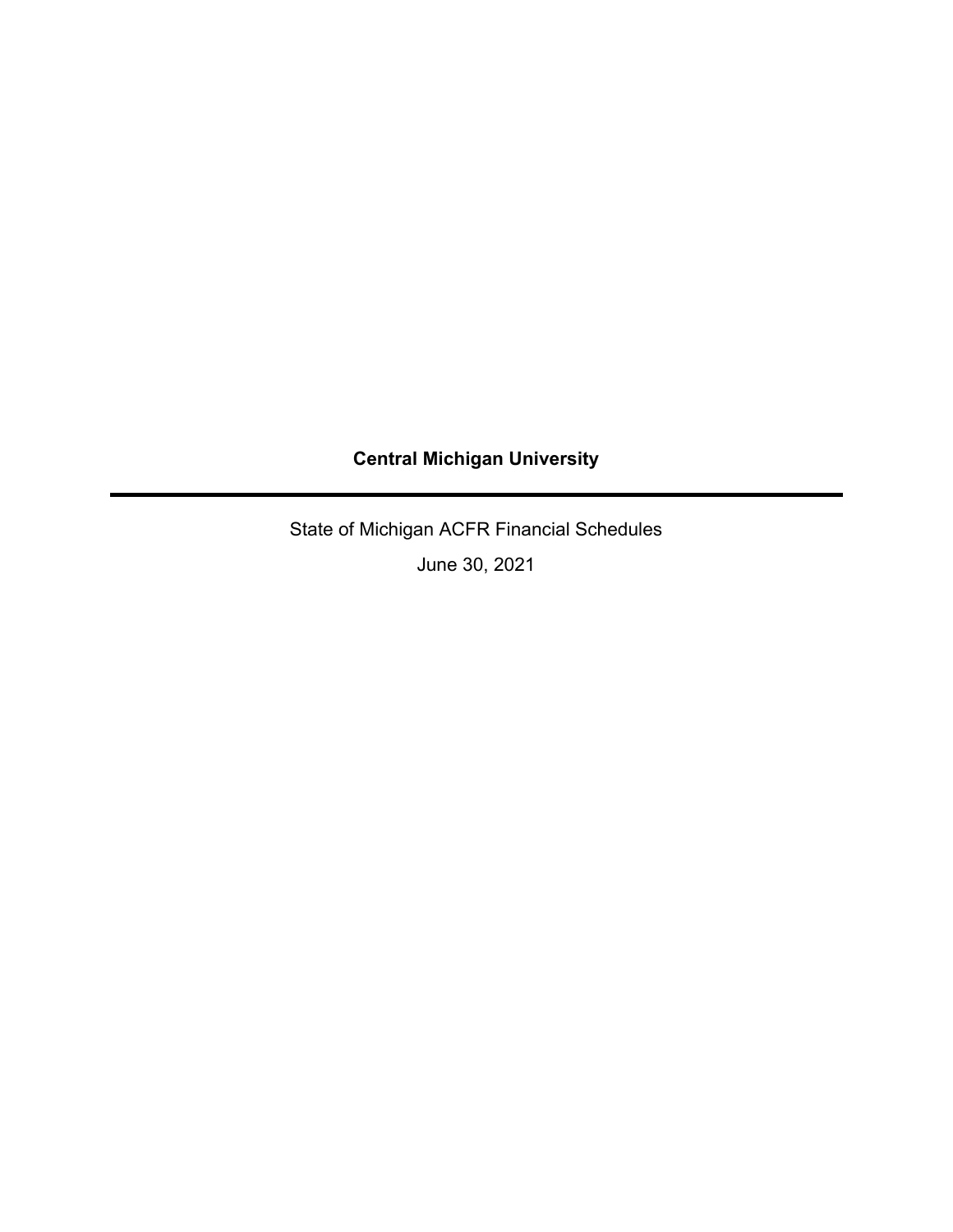# **Contents**

| <b>Independent Auditor's Report</b>                                          |               |
|------------------------------------------------------------------------------|---------------|
| <b>Basic Financial Statements</b>                                            |               |
| Component Unit – Statement of Net Position                                   | $\mathcal{P}$ |
| Exhibit I – Reclassified Statement of Net Position and Reclassifying Entries | $3-5$         |
| Component Unit – Statement of Activities                                     | 6             |
| Exhibit II – Reclassified Statement of Activities and Reclassifying Entries  | $7 - 8$       |
| Notes to State of Michigan ACFR                                              | $9 - 22$      |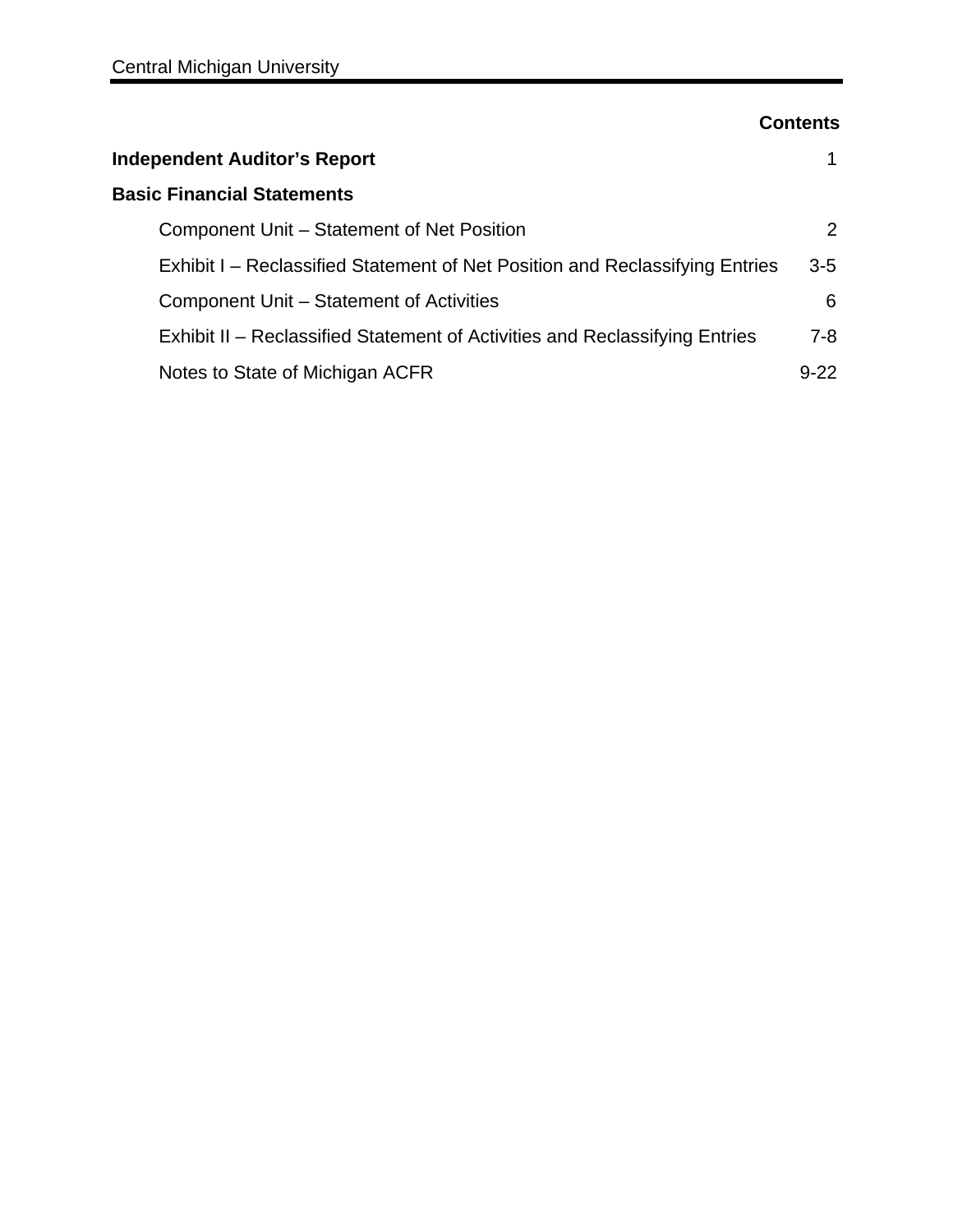

**Plante & Moran, PLLC** Suite 100 1111 Michigan Ave. East Lansing, MI 48823 Tel: 517.332.6200 Fax: 517.332.8502 plantemoran.com

### **Independent Auditor's Report**

To the Board of Trustees Central Michigan University

We have audited the financial statements of the business-type activities, fiduciary activities, and discretely presented component units of Central Michigan University (the "University"), a component unit of the State of Michigan, as of and for the year ended June 30, 2021 and the related notes to the financial statements, which collectively comprise the University's basic financial statements, and have issued our report thereon dated September 23, 2021, which contained unmodified opinions on the financial statements of Central Michigan University. Our audit was performed for the purpose of forming an opinion on the financial statements as a whole. We did not audit the financial statements of Central Health Advancement Solutions (CHAS) or The Institute for Excellence in Education (IEE), which represent all the balances of the assets, net assets, and revenue of the discretely presented component units. Those financial statements were audited by other auditors whose report has been furnished to us, and our opinion, insofar as it relates to the amounts included for CHAS and IEE, is based solely on the report of the other auditors. We have not performed any procedures with respect to the audited financial statements subsequent to September 23, 2021.

### **Report on the State of Michigan ACFR Financial Schedules**

The accompanying State of Michigan ACFR Financial Schedules are presented for the purpose of additional analysis and are not a required part of the basic financial statements but are presented for the purpose of conforming the University's financial statements with the State of Michigan Annual Comprehensive Financial Report format. Such information is the responsibility of management and was derived from and relates directly to the underlying accounting and other records used to prepare the basic financial statements. The information has been subjected to the auditing procedures applied in the audit of the basic financial statements and certain additional procedures, including comparing and reconciling such information directly to the underlying accounting and other records used to prepare the basic financial statements or to the basic financial statements themselves, and other additional procedures in accordance with auditing standards generally accepted in the United States of America. In our opinion, the State of Michigan ACFR Financial Schedules are fairly stated in all material respects in relation to the basic financial statements as a whole.

### *Emphasis of Matters*

As discussed in Note 1 to the financial statements of the University and Note 1 to the State of Michigan ACFR Financial Schedules, the COVID-19 pandemic has impacted the operations of the University. Our opinion is not modified with respect to this matter.

As discussed in Note 1 to the financial statements of the University and Note 4 to the State of Michigan ACFR Financial Schedules, in 2021, the University adopted new accounting guidance Governmental Accounting Standards Board (GASB) Statement No. 84, *Fiduciary Activities.* Our opinion is not modified with respect to this matter.

### *Restriction on Use*

Our report is intended solely for the information and use of the University, the State of Michigan Department of Management and Budget, the Office of Financial Management, and the State of Michigan Auditor General and is not intended to be and should not be used by anyone other than these specified parties.

Plante & Moran, PLLC

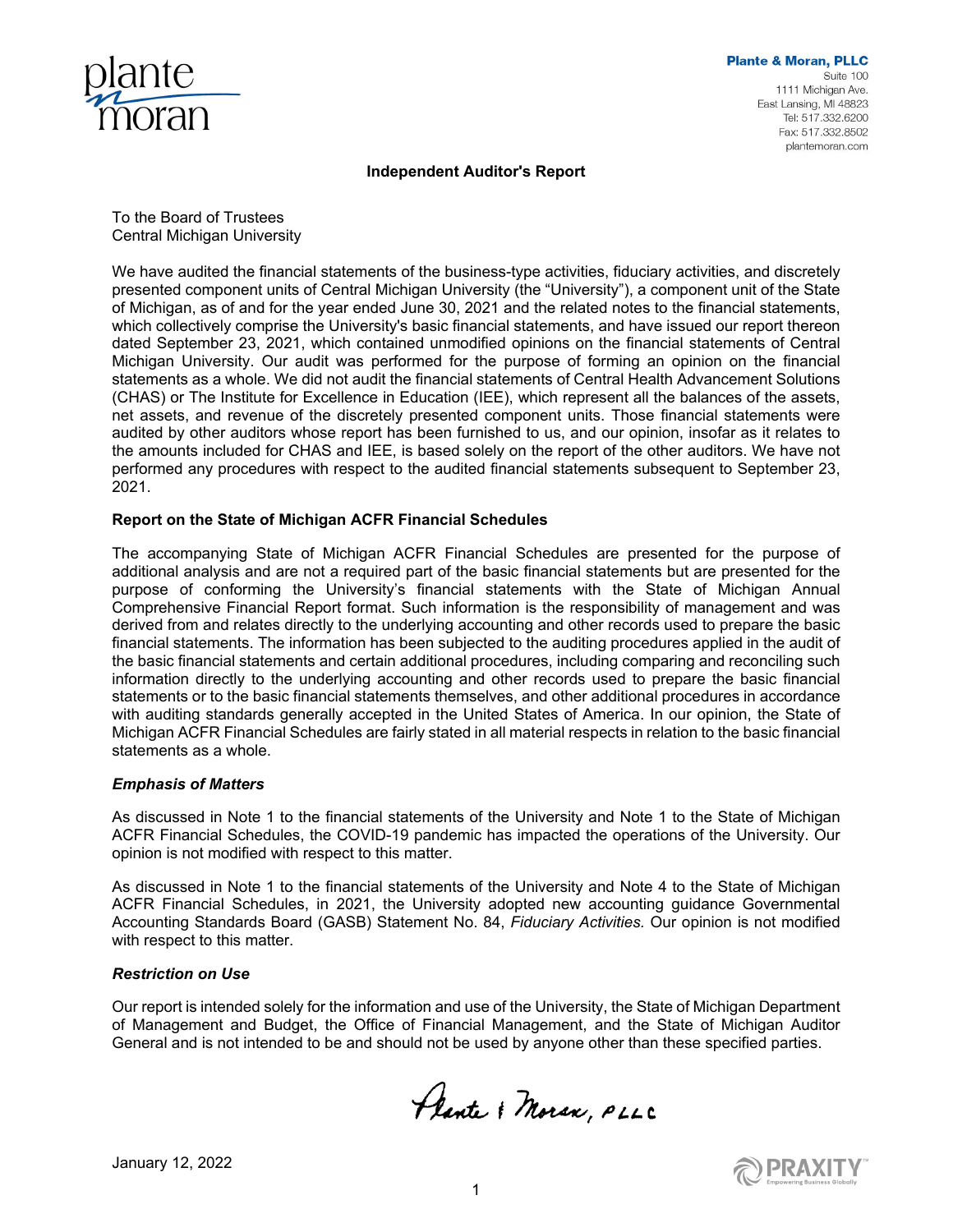| STATE OF MICHIGAN                                  |                             |
|----------------------------------------------------|-----------------------------|
| <b>STATEMENT OF NET POSITION</b>                   |                             |
| <b>COMPONENT UNIT</b>                              | CENTRAL                     |
| June 30, 2021                                      | <b>MICHIGAN</b>             |
|                                                    | <b>UNIVERSITY</b>           |
| <b>ASSETS</b>                                      |                             |
| <b>Current Assets:</b>                             |                             |
| Cash                                               | \$<br>69,335,342            |
| Equity in common cash (Note 5)                     |                             |
| Amounts due from component units                   |                             |
| Amounts due from primary government                | 58,780,217                  |
| Amounts due from federal government                | 2,296,297                   |
| Amounts due from local units                       |                             |
| Inventories                                        | 2,695,532                   |
| Investments (Note 8)                               | 4,052,905                   |
| Other current assets                               | 29,950,816                  |
| <b>Total Current Assets</b>                        | 167,111,109                 |
|                                                    |                             |
| <b>Restricted Assets:</b>                          |                             |
| Cash and cash equivalents                          | 10                          |
| Investments                                        |                             |
| Mortgages and loans receivable                     |                             |
| Advances to primary government                     |                             |
| Amounts due from local units                       |                             |
| Mortgages and loans receivable                     |                             |
| Investments (Note 8)                               | 456,757,229                 |
| Land and property held for resale                  |                             |
| Capital Assets (Note 9):                           |                             |
| Land and other non-depreciable assets              |                             |
| Buildings, equipment, and other depreciable assets | 14,433,347<br>1,047,468,978 |
|                                                    |                             |
| Less accumulated depreciation                      | (512, 721, 946)             |
| Infrastructure                                     |                             |
| Construction in progress                           | 12,431,933                  |
| Total capital assets                               | 561,612,312                 |
| Other noncurrent assets                            | 4,782,028                   |
| <b>Total Noncurrent assets</b>                     |                             |
|                                                    |                             |
| <b>Total Assets</b>                                | 1,190,262,688               |
|                                                    |                             |
| DEFERRED OUTFLOWS OF RESOURCES (Note 27)           | 18,651,825                  |
|                                                    |                             |
| <b>LIABILITIES</b>                                 |                             |
| <b>Current Liabilities:</b>                        |                             |
| Accounts payable and other liabilities             | 68,884,454                  |
| Amounts due to component units                     |                             |
|                                                    |                             |
| Amounts due to primary government                  | 4,743,765                   |
| Bonds and notes payable (Note 14)                  | 7,030,000                   |
| Interest payable                                   | 1,484,004                   |
| Unearned revenue                                   | 12,950,017                  |
| Current portion of other long-term obligations     | 272,753                     |
| <b>Total Current Liabilities</b>                   | 95,364,993                  |
|                                                    |                             |
| Long-Term Liabilities:                             |                             |
| Unearned revenue                                   |                             |
| Bonds and notes payable (Note 14)                  | 144,845,905                 |
| Noncurrent portion of other long-term obligations  | 195,538,316                 |
| <b>Total Long-Term Liabilities</b>                 |                             |
|                                                    |                             |
| <b>Total Liabilities</b>                           | 435,749,214                 |
|                                                    |                             |
| <b>DEFERRED INFLOWS OF RESOURCES (Note 27)</b>     | 6,390,047                   |
|                                                    |                             |
| <b>NET POSITION</b>                                |                             |
| Net investment in capital assets                   | 406,352,192                 |
| Restricted For:                                    |                             |
| Education                                          | 28,628,916                  |
| Construction and debt service                      | 6,750,286                   |
| Other purposes                                     |                             |
| Funds Held as Permanent Investments:               |                             |
| Expendable                                         |                             |
| Nonexpendable                                      | 65,701,177<br>67,830,823    |
| Unrestricted                                       |                             |
|                                                    | 191,511,858                 |
| <b>Total Net Position</b>                          | \$<br>766,775,252           |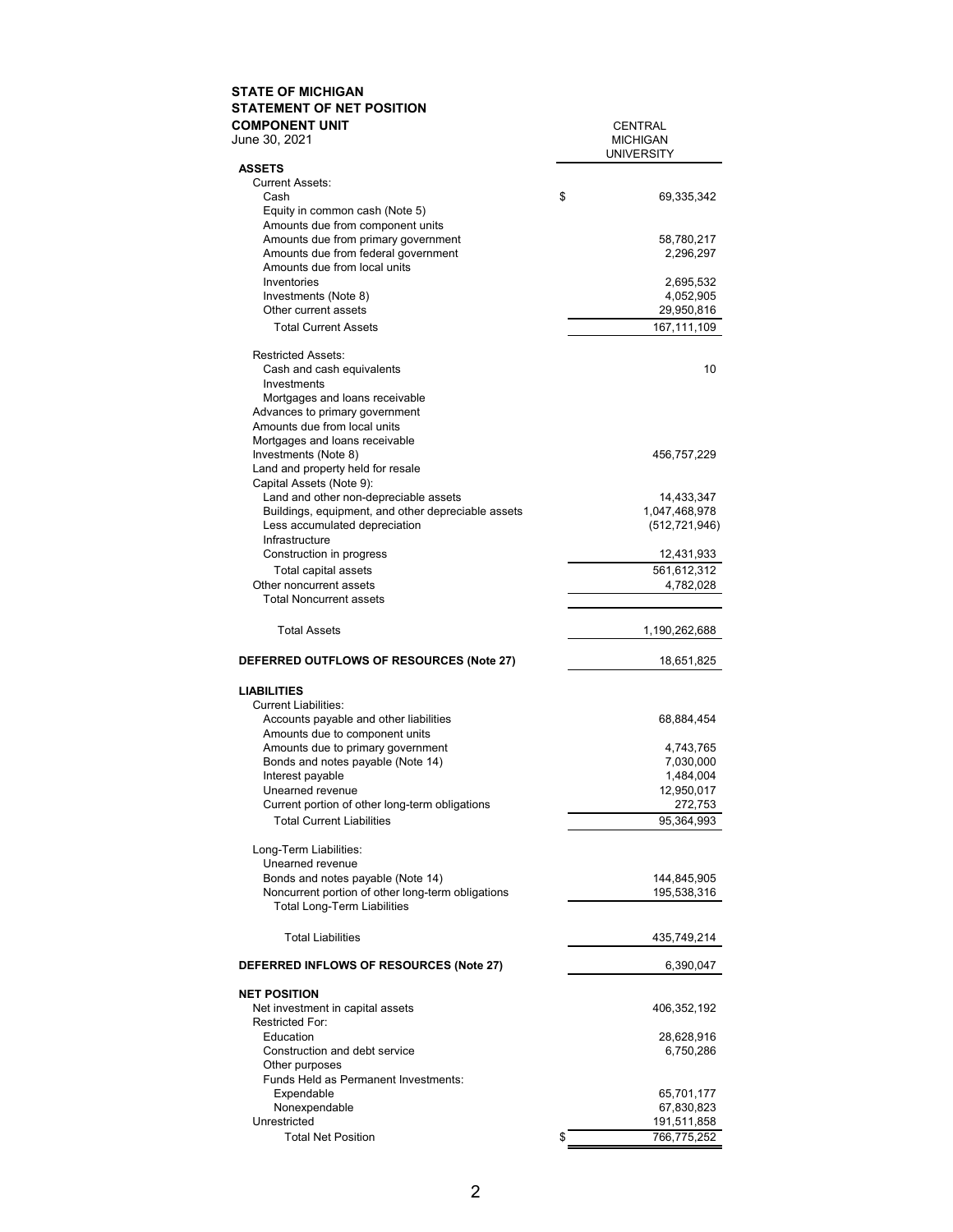#### **STATE OF MICHIGAN**

**STATEMENT OF NET POSITION** EXHIBIT I

**COMPONENT UNIT-CENTRAL MICHIGAN UNIVERSITY**

June 30, 2021

|                                                                                               | University          | <b>Discrete</b> |              | Total         |               | Adjustments and         |                   |                         |                  |
|-----------------------------------------------------------------------------------------------|---------------------|-----------------|--------------|---------------|---------------|-------------------------|-------------------|-------------------------|------------------|
|                                                                                               | Financial           | Component       | Eliminations | University    |               |                         | Reclassifications |                         | SOMACFR          |
|                                                                                               | Report              | Units           |              |               | Debit         |                         | Credit            |                         | Format           |
| <b>ASSETS</b>                                                                                 |                     |                 |              |               |               |                         |                   |                         |                  |
| <b>CURRENT ASSETS:</b>                                                                        |                     |                 |              |               |               |                         |                   |                         |                  |
| Cash and cash equivalents                                                                     | 62,759,052 \$<br>\$ | 6,576,290       |              | 69,335,342    |               |                         | 69,335,342<br>\$  | $\overline{1}$          |                  |
| Investments                                                                                   |                     | 4,052,905       |              | 4,052,905     |               |                         | 4,052,905         | $\mathbf{1}$            |                  |
| Accounts receivable, net                                                                      | 22,582,351          | 3,860,431 \$    | (571, 351)   | 25,871,431    |               |                         | 25,871,431        | $\overline{2}$          |                  |
| State appropriations receivable, SBA                                                          | 0                   | 0               |              | 0             |               |                         | 0                 | $\overline{2}$          |                  |
| State appropriations receivable, operations                                                   | 16,812,020          | 0               |              | 16,812,020    |               |                         | 16,812,020        | $\overline{2}$          |                  |
| State appropriations receivable, Charter Schools                                              | 40,848,585          | 0               |              | 40,848,585    |               |                         | 40,848,585        | $\overline{\mathbf{c}}$ |                  |
| Inventories                                                                                   | 2,635,296           | 60,236          |              | 2,695,532     |               |                         | 2,695,532         | $\mathbf{1}$            |                  |
| Other assets                                                                                  | 6,422,099           | 1,073,195       |              | 7,495,294     |               |                         | 7,495,294         | $\overline{c}$          |                  |
| Total current assets                                                                          | 152,059,403         | 15,623,057      | (571, 351)   | 167, 111, 109 |               |                         |                   |                         |                  |
| <b>CURRENT ASSETS</b>                                                                         |                     |                 |              |               |               |                         |                   |                         |                  |
| Cash                                                                                          |                     |                 |              |               | 69,335,342    | -1                      |                   |                         | 69,335,342<br>\$ |
| Amounts due from primary government                                                           |                     |                 |              |               | 58,780,217    | $\overline{\mathbf{c}}$ |                   |                         | 58,780,217       |
| Amounts due from federal government                                                           |                     |                 |              |               | 2,296,297     | $\overline{2}$          |                   |                         | 2,296,297        |
| Amounts due from local units                                                                  |                     |                 |              |               |               |                         |                   |                         |                  |
| Inventories                                                                                   |                     |                 |              |               | 2,695,532     | 1                       |                   |                         | 2,695,532        |
| Investments (Note 8)                                                                          |                     |                 |              |               | 4,052,905     |                         |                   |                         | 4,052,905        |
| Securities lending collateral                                                                 |                     |                 |              |               |               |                         |                   |                         |                  |
| <b>Other Current Assets</b>                                                                   |                     |                 |              |               | 29,950,816    | $\overline{c}$          |                   |                         | 29,950,816       |
| <b>Total Current Assets</b>                                                                   | 152,059,403         | 15,623,057      | (571, 351)   | 167,111,109   | 167,111,109   |                         | 167,111,109       |                         | 167,111,109      |
| <b>NONCURRENT ASSETS:</b>                                                                     |                     |                 |              |               |               |                         |                   |                         |                  |
| Restricted cash and cash equivalents                                                          | 10                  | 0               |              | 10            |               |                         | 10                | $\mathbf{1}$            |                  |
| Pledges receivable, net                                                                       | 4,768,488           | 0               |              | 4,768,488     |               |                         | 4,768,488         | $\mathbf{1}$            |                  |
| Endowment investments                                                                         | 243,740,257         | 0               |              | 243,740,257   |               |                         | 243,740,257       | 3                       |                  |
| Other assets                                                                                  |                     | 13,540          |              | 13,540        |               |                         | 13,540            | $\mathbf{1}$            |                  |
| Other long-term investments                                                                   | 208,287,340         | 4,729,632       |              | 213,016,972   |               |                         | 213,016,972       | 3                       |                  |
| Capital assets, net                                                                           | 556,641,952         | 4,970,360       |              | 561,612,312   |               |                         | 561,612,312       | $\overline{4}$          |                  |
| <b>RESTRICTED ASSETS</b>                                                                      |                     |                 |              |               |               |                         |                   |                         |                  |
| Cash and cash equivalents                                                                     |                     |                 |              |               | 10            |                         |                   |                         | 10               |
| <b>NVESTMENTS</b>                                                                             |                     |                 |              |               | 456,757,229   | 3                       |                   |                         | 456,757,229      |
| CAPITAL ASSETS:                                                                               |                     |                 |              |               |               |                         |                   |                         |                  |
| Land and other non depreciable assets                                                         |                     |                 |              |               | 14,433,347    | 4                       |                   |                         | 14,433,347       |
| Buildings, equipment and other depreciable assets                                             |                     |                 |              |               | 1,047,468,978 | 4                       |                   |                         | 1,047,468,978    |
| Less accumulated depreciation                                                                 |                     |                 |              |               |               |                         | 512,721,946 4     |                         | (512, 721, 946)  |
| Construction in progress                                                                      |                     |                 |              |               | 12,431,933 4  |                         |                   |                         | 12,431,933       |
| Net capital assets                                                                            |                     |                 |              |               |               |                         |                   |                         | 561,612,312      |
| Other noncurrent assets                                                                       |                     |                 |              |               | 4,782,028     |                         |                   |                         | 4,782,028        |
|                                                                                               |                     |                 |              |               |               |                         |                   |                         |                  |
| Total noncurrent assets                                                                       | 1,013,438,047       | 9,713,532       |              | 1,023,151,579 | 1,535,873,525 |                         | 1,535,873,525     |                         | 1,023,151,579    |
| TOTAL ASSETS                                                                                  | 1,165,497,450       | 25,336,589      | (571, 351)   | 1,190,262,688 | 1,702,984,634 |                         | 1,702,984,634     |                         | 1,190,262,688    |
| <b>DEFERRED OUTFLOWS OF RESOURCES</b>                                                         |                     |                 |              |               |               |                         |                   |                         |                  |
| Accumulated change in fair value of hedging                                                   |                     |                 |              |               |               |                         |                   |                         |                  |
| derivatives and deferred on bond refunding<br>Deferred outflow related to CMU's proportionate | 7,107,991           |                 |              | 7,107,991     |               |                         |                   |                         | 7,107,991        |
| share of the MPSERS net pension & OPEB liability                                              | 14,445,470          |                 |              | 14,445,470    |               |                         | 2,901,636         | 9                       | 11,543,834       |
| TOTAL DEFERRED OUTFLOWS OF RESOURCES                                                          | 21,553,461          |                 |              | 21,553,461    |               |                         | 2,901,636         |                         | 18,651,825       |
|                                                                                               |                     |                 |              |               |               |                         |                   |                         |                  |
|                                                                                               |                     |                 |              |               |               |                         |                   |                         |                  |

*See notes to supplemental financial statements.*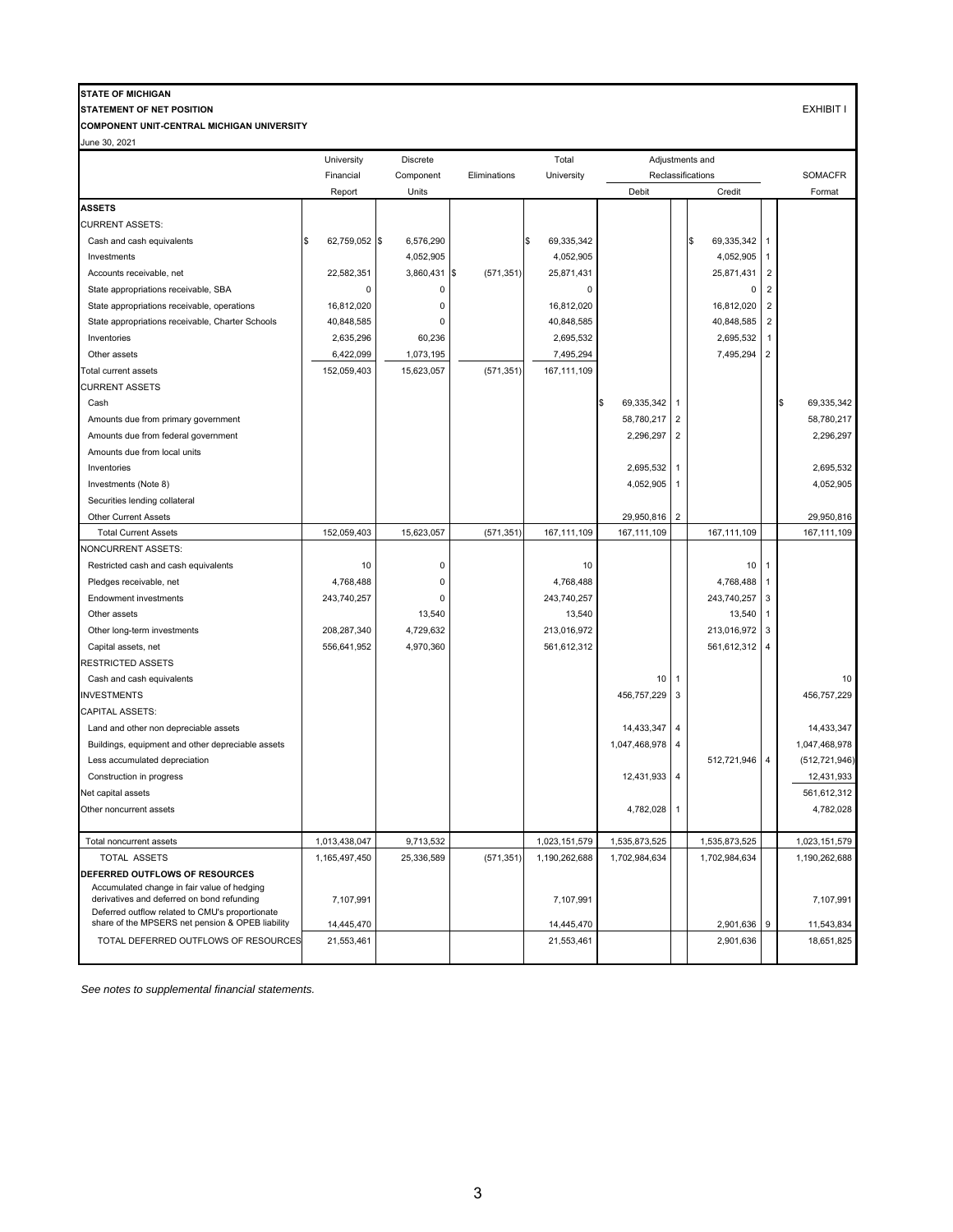#### **STATE OF MICHIGAN**

**STATEMENT OF NET POSITION** EXHIBIT I

**COMPONENT UNIT-CENTRAL MICHIGAN UNIVERSITY**

June 30, 2021

|                                                           | University     | Discrete   |              | Total             | Adjustments and    |              |                   |              |                |
|-----------------------------------------------------------|----------------|------------|--------------|-------------------|--------------------|--------------|-------------------|--------------|----------------|
|                                                           | Financial      | Component  | Eliminations | University        |                    |              | Reclassifications |              | <b>SOMACFR</b> |
|                                                           | Report         | Units      |              |                   | Debit              |              | Credit            |              | Format         |
| LIABILITIES:                                              |                |            |              |                   |                    |              |                   |              |                |
| <b>CURRENT LIABILITIES</b>                                |                |            |              |                   |                    |              |                   |              |                |
| Accounts payable and accrued liabilities                  | 70,516,730     | 4,440,525  | (571, 351)   | 74,385,904        | 74,385,904         | 5            |                   |              |                |
| Unearned revenue                                          | 12,527,505     | 422,512    |              | 12,950,017        | 12,950,017         | 1            |                   |              |                |
| Deposits                                                  | 726,319        | 0          |              | 726,319           | 726,319            | 5            |                   |              |                |
| Long term liabilities - current portion                   | 7,143,629      | 159,124    |              | 7,302,753         | 7,302,753          | 6            |                   |              |                |
| <b>Total Current Liabilities</b>                          | 90,914,183     | 5,022,161  | (571, 351)   | 95,364,993        |                    |              |                   |              |                |
| <b>CURRENT LIABILITIES</b>                                |                |            |              |                   |                    |              |                   |              |                |
| Accounts payable and other liabilities                    |                |            |              |                   |                    |              | 68,884,454        | $\sqrt{5}$   | 68,884,454     |
| Amounts due to primary government                         |                |            |              |                   |                    |              | 4,743,765         | 5            | 4,743,765      |
| Bond and notes payable                                    |                |            |              |                   |                    |              | 7,030,000         | 6            | 7,030,000      |
| Interest payable                                          |                |            |              |                   |                    |              | 1,484,004         | $\sqrt{5}$   | 1,484,004      |
| Unearned revenue                                          |                |            |              |                   |                    |              | 12,950,017        | 1            | 12,950,017     |
| Other long term obligations - current portion             |                |            |              |                   |                    |              | 272,753           | 6            | 272,753        |
| <b>Total Current Liabilities</b>                          | 90,914,183     | 5,022,161  | (571, 351)   | 95,364,993        | 95,364,993         |              | 95,364,993        |              | 95,364,993     |
| Amounts due to CMU                                        |                | $\pmb{0}$  | 0            |                   |                    |              |                   |              |                |
| NONCURRENT LIABILTITIES:                                  |                |            |              |                   |                    |              |                   |              |                |
| Long-term debt, hedging instruments and other obligations | 156,120,081    | 624,905    |              | 156,744,986       | 156,744,986        | 7            |                   |              |                |
| Net Pension Liability                                     | 168,997,255    |            |              | 168,997,255       | 168,997,255        | 7            |                   |              |                |
| Net OPEB Liability                                        | 10,470,434     |            |              | 10,470,434        | 10,470,434         | 7            |                   |              |                |
| <b>Unearned Revenue</b>                                   |                | 0          |              | 0                 |                    |              |                   |              | 0              |
| Bonds and notes payable                                   |                |            |              |                   |                    |              | 144,845,905       | 7            | 144,845,905    |
| Noncurrent portion of other long-term obligations         |                | 4,171,546  |              | 4,171,546         |                    |              | 191,366,770       | 7            | 195,538,316    |
| <b>TOTAL LIABILITIES</b>                                  | 426,501,953    | 9,818,612  | (571, 351)   | 435,749,214       | 431,577,668        |              | 431,577,668       |              | 435,749,214    |
|                                                           |                |            |              |                   |                    |              |                   |              |                |
| <b>DEFERRED INFLOWS OF RESOURCES</b>                      |                |            |              |                   |                    |              |                   |              |                |
| Deferred inflow on bond refunding                         | 826,950        |            |              | 826,950           |                    |              |                   |              | 826,950        |
| Deferred inflow related to CMU's proportionate share of   |                |            |              |                   |                    |              |                   |              |                |
| the MPSERS net pension & OPEB liability                   | 3,187,100      |            |              | 3,187,100         | 2,901,636          | 9            |                   |              | 285,464        |
| Deferred inflow related to Split Interest Agreements      | 5,277,633      |            |              | 5,277,633         |                    |              |                   |              | 5,277,633      |
| TOTAL DEFERRED INFLOWS OF RESOURCES                       | 9,291,683      |            |              | 9,291,683         | 2,901,636          |              |                   |              | 6,390,047      |
|                                                           |                |            |              |                   |                    |              |                   |              |                |
| <b>NET POSITION</b>                                       |                |            |              |                   |                    |              |                   |              |                |
| Net investment in capital assets                          | 406,352,192    |            |              | 406,352,192       | 406,352,192        | -1           |                   |              |                |
| Restricted for:                                           |                |            |              |                   |                    |              |                   |              |                |
| Expendable                                                |                |            |              |                   |                    |              |                   |              |                |
| Scholarships, fellowships, research and other             | 70,923,001     |            |              | 70,923,001        | 70,923,001         | 8            |                   |              |                |
| Instructional department uses                             | 23,407,092     |            |              | 23,407,092        | 23,407,092 8       |              |                   |              |                |
| Capital projects and debt service                         | 6,750,286      |            |              | 6,750,286         | 6,750,286          | $\mathbf{1}$ |                   |              |                |
| Nonexpendable                                             |                |            |              |                   |                    |              |                   |              |                |
| Scholarships, fellowships, and research                   | 67,830,823     |            |              | 67,830,823        | 67,830,823         | 8            |                   |              |                |
| Unrestricted                                              | 175,993,881    | 15,517,977 |              | 191,511,858       | 191,511,858        |              |                   |              |                |
| Total net position                                        | 751,257,275    | 15,517,977 |              | 766,775,252       | 766,775,252        |              |                   |              |                |
| NET POSITION                                              |                |            |              |                   |                    |              |                   |              |                |
| Net investment in capital assets                          |                |            |              |                   |                    |              | 406,352,192       | 1            | 406,352,192    |
| Restricted for:                                           |                |            |              |                   |                    |              |                   |              |                |
| Education                                                 |                |            |              |                   |                    |              | 28,628,916        | 8            | 28,628,916     |
| Construction and debt service                             |                |            |              |                   |                    |              | 6,750,286         | $\mathbf{1}$ | 6,750,286      |
| Other Purposes                                            |                |            |              |                   |                    |              | 0                 | $\mathbf{1}$ | 0              |
| Funds Held as Permanent Investments                       |                |            |              |                   |                    |              |                   |              |                |
| Expendable                                                |                |            |              |                   |                    |              | 65,701,177        | 8            | 65,701,177     |
| Nonexpendable                                             |                |            |              |                   |                    |              | 67,830,823        | 8            | 67,830,823     |
| Unrestricted Net Position                                 |                |            |              |                   |                    |              | 191,511,858       | 1            | 191,511,858    |
| <b>TOTAL NET POSITION</b>                                 | 751,257,275 \$ | 15,517,977 |              | 766,775,252<br>\$ | 766,775,252<br>I\$ |              | 766,775,252       |              | 766,775,252    |

*See notes to supplemental financial statements.*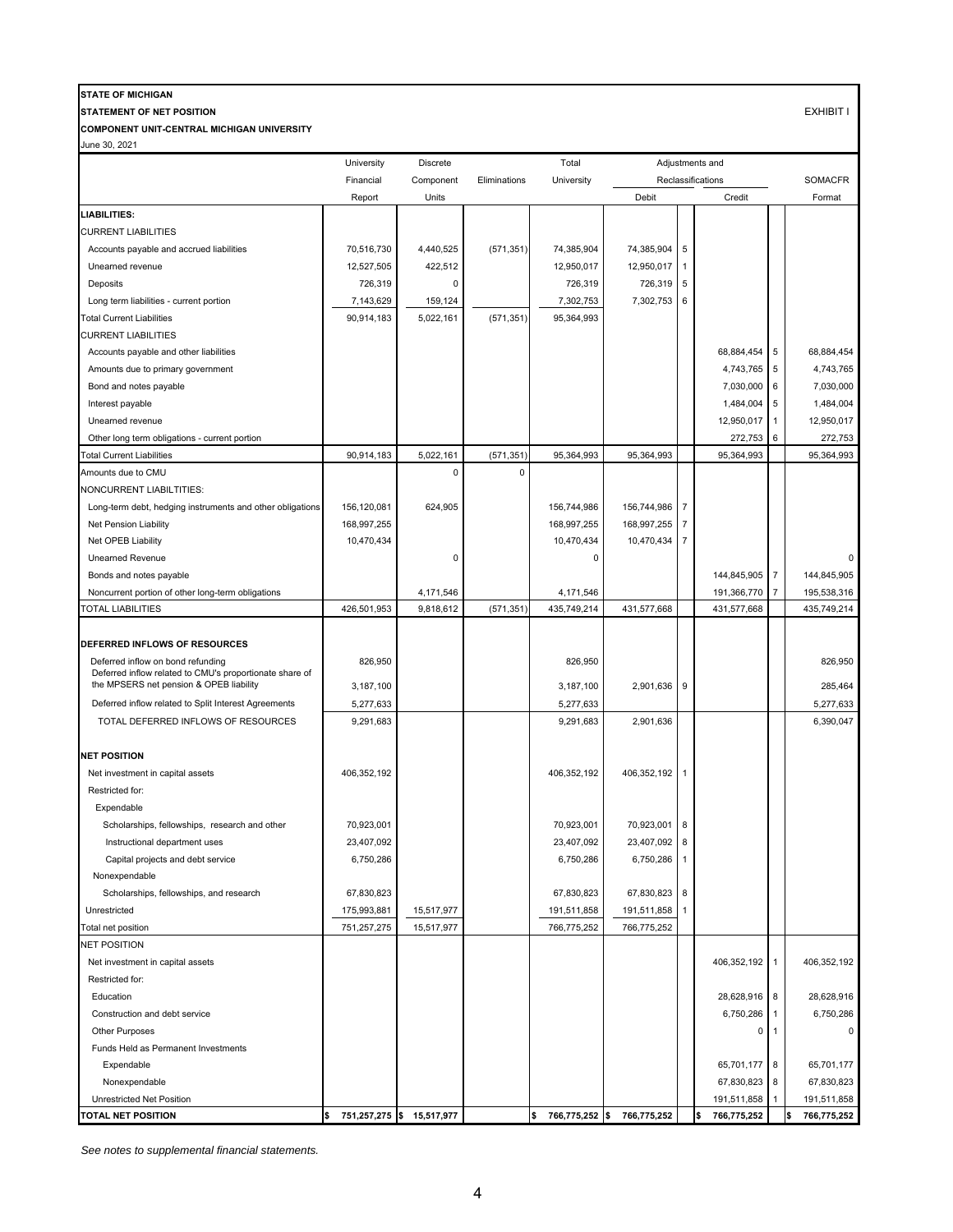#### STATE OF MICHIGAN RECLASSIFYING ENTRIES FOR STATEMENT OF NET POSITION EXHIBIT I COMPONENT UNIT - CENTRAL MICHIGAN UNIVERSITY JUNE 30, 2021

1) Reclassify financial data into the specified format to be used in the State's ACFR Statement.

| 2) Reclassify current receivables                                               |                                 | Due from                      | Due from                    |  |  |  |
|---------------------------------------------------------------------------------|---------------------------------|-------------------------------|-----------------------------|--|--|--|
|                                                                                 | Other                           | Primary                       | Federal                     |  |  |  |
| Accounts receivable, net                                                        | \$<br>Receivables<br>25,871,431 | Government                    | Government                  |  |  |  |
| State appropriations receivable, SBA                                            | 0                               |                               |                             |  |  |  |
| State appropriations receivable, operations                                     | 16,812,020                      |                               |                             |  |  |  |
| State appropriations receivable, Charter Schools                                | 40,848,585                      |                               |                             |  |  |  |
| State Appropriations - SBA                                                      | 0                               | \$<br>0                       |                             |  |  |  |
| State Appropriations - operations                                               | (16, 812, 020)                  | 16,812,020                    |                             |  |  |  |
| State Appropriations - Charter Schools<br><b>State Grants</b>                   | (40, 848, 585)<br>(1, 119, 612) | 40,848,585<br>1,119,612       |                             |  |  |  |
| <b>Federal Agencies</b>                                                         | (2,296,297)                     |                               | \$<br>2,296,297             |  |  |  |
|                                                                                 | 22,455,522                      | \$<br>58,780,217              | 2,296,297                   |  |  |  |
| Other current assets                                                            | 7,495,294                       |                               |                             |  |  |  |
|                                                                                 | \$<br>29,950,816                |                               |                             |  |  |  |
| 3) Reclassify investments                                                       | Investments                     |                               |                             |  |  |  |
| <b>Endowment investments</b>                                                    | \$<br>243,740,257               |                               |                             |  |  |  |
| Other long-term investments (includes component units)                          | 213,016,972                     |                               |                             |  |  |  |
| Investments                                                                     | \$<br>456,757,229               |                               |                             |  |  |  |
| 4) Reclassify capital assets                                                    | University                      | Discrete CU                   | Total                       |  |  |  |
|                                                                                 | <b>Capital Assets</b>           | <b>Capital Assets</b>         | <b>Capital Assets</b>       |  |  |  |
| Land and other nondepreciable assets                                            | \$<br>14,433,347                |                               | \$<br>14,433,347            |  |  |  |
| Buildings, equipment, and other depreciable assets                              | 1,031,379,002                   | \$<br>16,089,976              | 1,047,468,978               |  |  |  |
| Construction in progress<br>Total                                               | 12,431,933<br>1,058,244,282     | 16,089,976                    | 12,431,933<br>1,074,334,258 |  |  |  |
|                                                                                 |                                 |                               |                             |  |  |  |
| Less accumulated depreciation                                                   | 501,602,330                     | 11,119,616                    | 512,721,946                 |  |  |  |
| Capital Assets, net                                                             | 556,641,952                     | \$<br>4,970,360               | 561,612,312                 |  |  |  |
| 5) Reclassify current liabilities                                               | <b>Accounts Payable</b>         |                               |                             |  |  |  |
|                                                                                 | and Other                       | Due to Primary                |                             |  |  |  |
|                                                                                 | Liabilities                     | Government                    | Interest Payable            |  |  |  |
|                                                                                 | \$                              |                               |                             |  |  |  |
| Accounts payable and accrued liabilities<br>Deposits                            | 74,385,904<br>726,319           |                               |                             |  |  |  |
| Mich income tax                                                                 | (50, 304)                       | \$<br>50,304                  |                             |  |  |  |
| Payroll Floor UAAL Payment                                                      | (4,090,792)                     | 4,090,792                     |                             |  |  |  |
| Sec 236(4) UAAL Payment                                                         | (527, 570)                      | 527,570                       |                             |  |  |  |
| MPSERS Member Payments on Accrued Payroll                                       | (60, 545)                       | 60,545                        |                             |  |  |  |
| Mich sales tax owed<br>Interest                                                 | (14, 554)<br>(1,484,004)        | 14,554                        | \$<br>1,484,004             |  |  |  |
|                                                                                 | 68,884,454                      | \$<br>4,743,765               | \$<br>1,484,004             |  |  |  |
|                                                                                 |                                 |                               |                             |  |  |  |
|                                                                                 | Long Term Liab                  | Bonds & Notes                 |                             |  |  |  |
| 6) Reclassify current portion of debt obligation                                | Current portion                 | Payable                       |                             |  |  |  |
| Current portions of long term obligations                                       | \$<br>7,302,753                 |                               |                             |  |  |  |
| Bonds and notes payable                                                         | (7,030,000)                     | \$<br>7,030,000               |                             |  |  |  |
|                                                                                 | \$<br>272,753                   | \$<br>7,030,000               |                             |  |  |  |
|                                                                                 |                                 |                               |                             |  |  |  |
| 7) Reclassify noncurrent liabilities                                            | Other Long-Term<br>Liabilities  | Bonds & Notes<br>Payable      |                             |  |  |  |
| Long-term debt and other obligations                                            | \$<br>156,744,986               |                               |                             |  |  |  |
| Long-term bonds and notes payable                                               | (144,845,905)                   | \$<br>144,845,905             |                             |  |  |  |
| Net Pension Liability                                                           | 168,997,255                     |                               |                             |  |  |  |
| Net OPEB Liability                                                              | 10,470,434                      |                               |                             |  |  |  |
|                                                                                 | \$<br>191,366,770               | \$<br>144,845,905             |                             |  |  |  |
| 8) Combine restricted net position                                              | Restricted for                  | Restricted for                |                             |  |  |  |
|                                                                                 | Endowments                      | Education                     |                             |  |  |  |
| Restricted for:                                                                 |                                 |                               |                             |  |  |  |
| Nonexpendable-scholarships, fellowships, research                               | \$<br>67,830,823                |                               |                             |  |  |  |
| Expendable-scholarships, fellowships, research<br>Instructional department uses | 65,701,177                      | \$<br>5,221,824<br>23,407,092 |                             |  |  |  |
|                                                                                 | \$<br>133,532,000               | \$<br>28,628,916              |                             |  |  |  |
| 9) Reclassify Pension Related State Approps Deferred Inflows                    | Deferred                        | Deferred                      |                             |  |  |  |
|                                                                                 | Outflow                         | Inflow                        |                             |  |  |  |
| Pension & OPEB Related Deferreds                                                | \$<br>14,445,470                | \$<br>3,187,100               |                             |  |  |  |
| Def Inflows-State Approps Contributions Subsq to Msrmnt Date                    | (2,901,636)                     | (2,901,636)                   |                             |  |  |  |
|                                                                                 | \$<br>11,543,834                | \$<br>285,464                 |                             |  |  |  |

*See notes to supplemental financial statements.*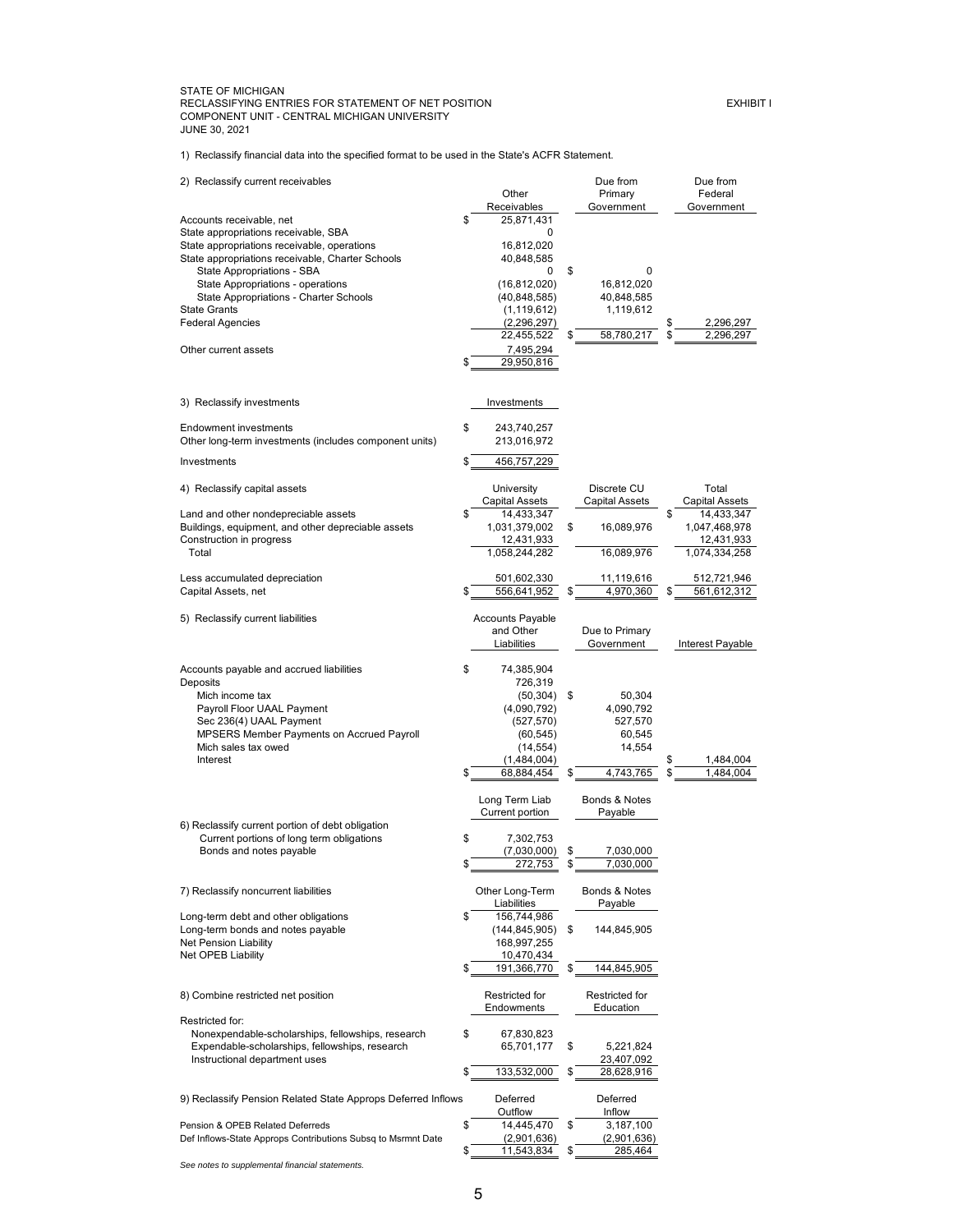#### **STATE OF MICHIGAN STATEMENT OF ACTIVITIES COMPONENT UNIT** June 30, 2021

|                                |                 |                     | PROGRAM REVENUES                                                                                                                                                                                                                                   |           |              |                             | <b>GENERAL REVENUES</b> |                                      |                                                        |                                                    |                                              |             |
|--------------------------------|-----------------|---------------------|----------------------------------------------------------------------------------------------------------------------------------------------------------------------------------------------------------------------------------------------------|-----------|--------------|-----------------------------|-------------------------|--------------------------------------|--------------------------------------------------------|----------------------------------------------------|----------------------------------------------|-------------|
| FUNCTIONS/PROGRAMS             | <b>EXPENSES</b> | <b>SERVICES</b>     | <b>PAYMENTS</b><br><b>OPERATING</b><br><b>CAPITAL</b><br><b>INVESTMENT</b><br><b>FROM</b><br>NE <sup>-</sup><br><b>GRANTS/</b><br><b>GRANTS/</b><br>(EXPENSE)<br><b>EARNINGS</b><br><b>STATE OF</b><br>(LOSS)<br><b>MICHIGAN</b><br><b>REVENUE</b> |           |              |                             | <b>OTHER</b>            | <b>EXTRAORDINARY</b><br><b>ITEMS</b> | <b>CHANGE IN</b><br>NE <sub>1</sub><br><b>POSITION</b> | <b>NET POSITION</b><br><b>BEGINNING</b><br>OF YEAR | <b>NET POSITION</b><br><b>END</b><br>OF YEAR |             |
| Central Michigan University \$ | 475,452,479     | 303,394,158<br>- 55 | 82.440.898                                                                                                                                                                                                                                         | 3,009,552 | (86,607,871) | 40,676,155<br>$\mathcal{L}$ | 91.804.634              | 63.619.316                           |                                                        | 109.492.234                                        | 657.283.018                                  | 766,775,252 |
| Total                          | 475.452.479     | 303.394.158         | 82.440.898                                                                                                                                                                                                                                         | 3.009.552 | (86.607.871) | 40.676.155                  | 91.804.634              | 63.619.316                           |                                                        | 109.492.234                                        | 657.283.018                                  | 766.775.252 |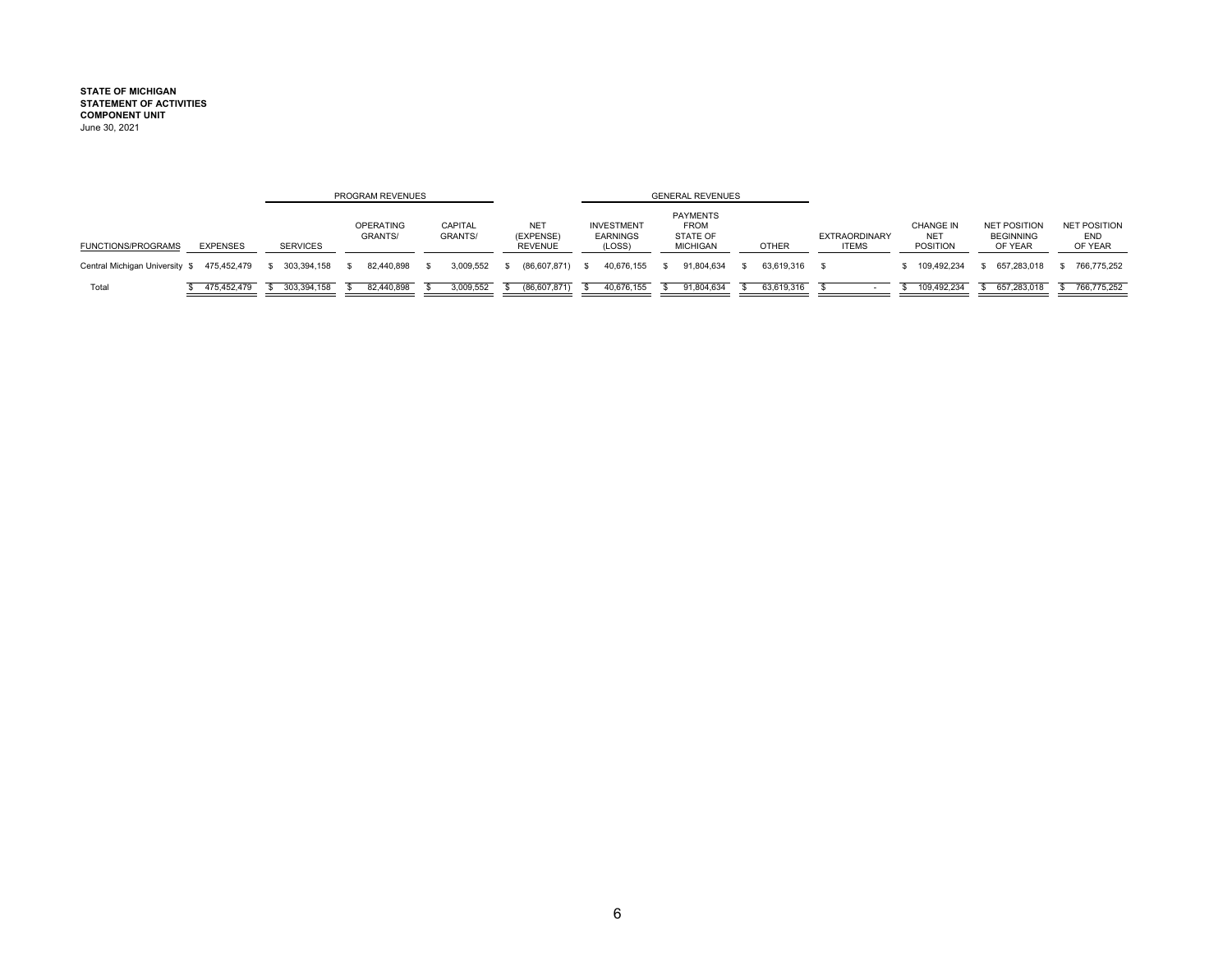|                                              | University        | <b>Discrete</b>  |                   | Total             |                | Adjustments and |     |                   |                |                    |
|----------------------------------------------|-------------------|------------------|-------------------|-------------------|----------------|-----------------|-----|-------------------|----------------|--------------------|
|                                              | Financial         | Component        | Eliminations      | University        |                |                 |     | Reclassifications |                | <b>SOMACFR</b>     |
|                                              | Report            | Units            |                   |                   | Debit          |                 |     | Credit            |                | Format             |
| OPERATING REVENUES                           |                   |                  |                   |                   |                |                 |     |                   |                |                    |
| Tuition and fees                             | \$<br>172,531,424 |                  |                   | \$<br>172,531,424 | 172,531,424    | $\mathbf 1$     |     |                   |                |                    |
| Federal grants and contracts                 | 7,839,888         | \$<br>864,413    |                   | 8,704,301         | 8,704,301      | $\overline{2}$  |     |                   |                |                    |
| State and local grants and contracts         | 652,842           |                  |                   | 652,842           | 652,842        | $\overline{2}$  |     |                   |                |                    |
| Private grants and contracts                 | 9,848,321         |                  |                   | 9,848,321         | 9,848,321      | $\overline{2}$  |     |                   |                |                    |
| Sales and services of educational activities | 24,199,584        | 5,060,912        | \$<br>(189, 338)  | 29,071,158        | 29,071,158     | $\overline{1}$  |     |                   |                |                    |
| Auxiliary enterprises                        | 50,681,861        | 51,109,715       |                   | 101,791,576       | 101,791,576    | 1               |     |                   |                |                    |
| Total operating revenues                     | 265,753,920       | 57,035,040       | (189, 338)        | 322,599,622       | 322,599,622    |                 |     |                   |                |                    |
|                                              |                   |                  |                   |                   |                |                 |     |                   |                |                    |
| OPERATING EXPENSES                           | 413,568,975       | 56,608,903       | (698, 883)        | 469,478,995       |                |                 | \$  | 469,478,995 3     |                |                    |
| NONOPERATING REVENUES (EXPENSES)             |                   |                  |                   |                   |                |                 |     |                   |                |                    |
| State appropriations                         | 91,016,204        | 509.545          | (509, 545)        | 91.016.204        | 91,016,204 4   |                 |     |                   |                |                    |
| Gifts and pledges net of allowance           | 8,567,771         | 326,375          |                   | 8,894,146         | 8,894,146      | $\overline{2}$  |     |                   |                |                    |
| Investment income net of expense             | 92,294,554        | 273,572          |                   | 92,568,126        | 92,568,126 2,5 |                 |     |                   |                |                    |
| Interest on capital assets related debt      | (5,973,484)       |                  |                   | (5,973,484)       |                |                 |     | 5,973,484 3       |                |                    |
| Federal Pell grant program                   | 20, 177, 397      |                  |                   | 20,177,397        | 20,177,397 6   |                 |     |                   |                |                    |
| Governmental Coronavirus Support programs    | 37,262,709        | 5,675,238        |                   | 42,937,947        | 42,937,947     | 6               |     |                   |                |                    |
| Other nonoperating revenue (expense)         | 530,000           | (26, 028)        |                   | 503,972           | 503,972        | 6               |     |                   |                |                    |
| Net nonoperating revenues                    | 243,875,151       | 6,758,702        | (509, 545)        | 250,124,308       | 256,097,792    |                 |     | 5,973,484         |                |                    |
|                                              |                   |                  |                   |                   |                |                 |     |                   |                |                    |
| <b>OTHER</b>                                 |                   |                  |                   |                   |                |                 |     |                   |                |                    |
| Capital appropriations                       | 788,430           |                  |                   | 788,430           | 788,430 4      |                 |     |                   |                |                    |
| Capital grants and gifts                     | 3.009.552         |                  |                   | 3.009.552         | 3,009,552 7    |                 |     |                   |                |                    |
| Additions to permanent endowments            | 2,449,317         |                  |                   | 2,449,317         | 2,449,317 2    |                 |     |                   |                |                    |
|                                              |                   |                  |                   |                   |                |                 |     |                   |                |                    |
| Total other revenues                         | 6,247,299         |                  |                   | 6,247,299         | 6,247,299      |                 |     |                   |                |                    |
|                                              |                   |                  |                   |                   |                |                 |     |                   |                |                    |
| Increase in net position                     | 102,307,395       | 7,184,839        | $\mathbf 0$       | 109,492,234       | 584,944,713    |                 |     | 475,452,479       |                |                    |
| <b>EXPENSES</b>                              |                   |                  |                   |                   | 475,452,479 3  |                 |     |                   | $3\sqrt{3}$    | 475,452,479        |
|                                              |                   |                  |                   |                   |                |                 |     |                   |                |                    |
| PROGRAM REVENUES                             |                   |                  |                   |                   |                |                 |     |                   |                |                    |
| Charges for services                         |                   |                  |                   |                   |                |                 |     | 303,394,158 1     |                | 303,394,158        |
| Operating grants/contributions               |                   |                  |                   |                   |                |                 |     | 82,440,898 2      |                | 82,440,898         |
| Capital grants/contributions                 |                   |                  |                   |                   |                |                 |     | 3,009,552         | $\overline{7}$ | 3,009,552          |
| TOTAL PROGRAM REVENUES                       |                   |                  |                   |                   |                |                 |     | 388,844,608       |                | 388,844,608        |
|                                              |                   |                  |                   |                   |                |                 |     |                   |                |                    |
| NET (EXPENSE) REVENUE                        |                   |                  |                   |                   |                |                 |     |                   |                | (86, 607, 871)     |
| <b>GENERAL REVENUES</b>                      |                   |                  |                   |                   |                |                 |     |                   |                |                    |
| Interest and investment earnings             |                   |                  |                   |                   |                |                 |     | 40,676,155 5      |                | 40,676,155         |
| Payments from State of Michigan              |                   |                  |                   |                   |                |                 |     | 91,804,634 4      |                | 91,804,634         |
| Other                                        |                   |                  |                   |                   |                |                 |     | 63,619,316 6      |                | 63,619,316         |
| TOTAL GENERAL REVENUES                       |                   |                  |                   |                   |                |                 |     | 196,100,105       |                | 196,100,105        |
| Change in net position                       | 102,307,395       | 7,184,839        |                   | 109,492,234       |                |                 |     |                   |                | 109,492,234        |
|                                              |                   |                  |                   |                   |                |                 |     |                   |                |                    |
| Beginning Net Position:                      | 648,949,880       | 8,333,138        |                   | 657,283,018       |                |                 |     |                   |                | 657,283,018        |
| <b>Ending Net Position</b>                   | \$<br>751,257,275 | \$<br>15,517,977 | \$<br>$\mathbf 0$ | \$<br>766,775,252 | $\mathbf{0}$   |                 | l\$ | 0                 |                | 766,775,252<br>l\$ |

#### *See notes to supplemental financial statements.*

**STATE OF MICHIGAN STATEMENT OF ACTIVITIES** EXHIBIT II **COMPONENT UNIT - CENTRAL MICHIGAN UNIVERSITY** June 30, 2021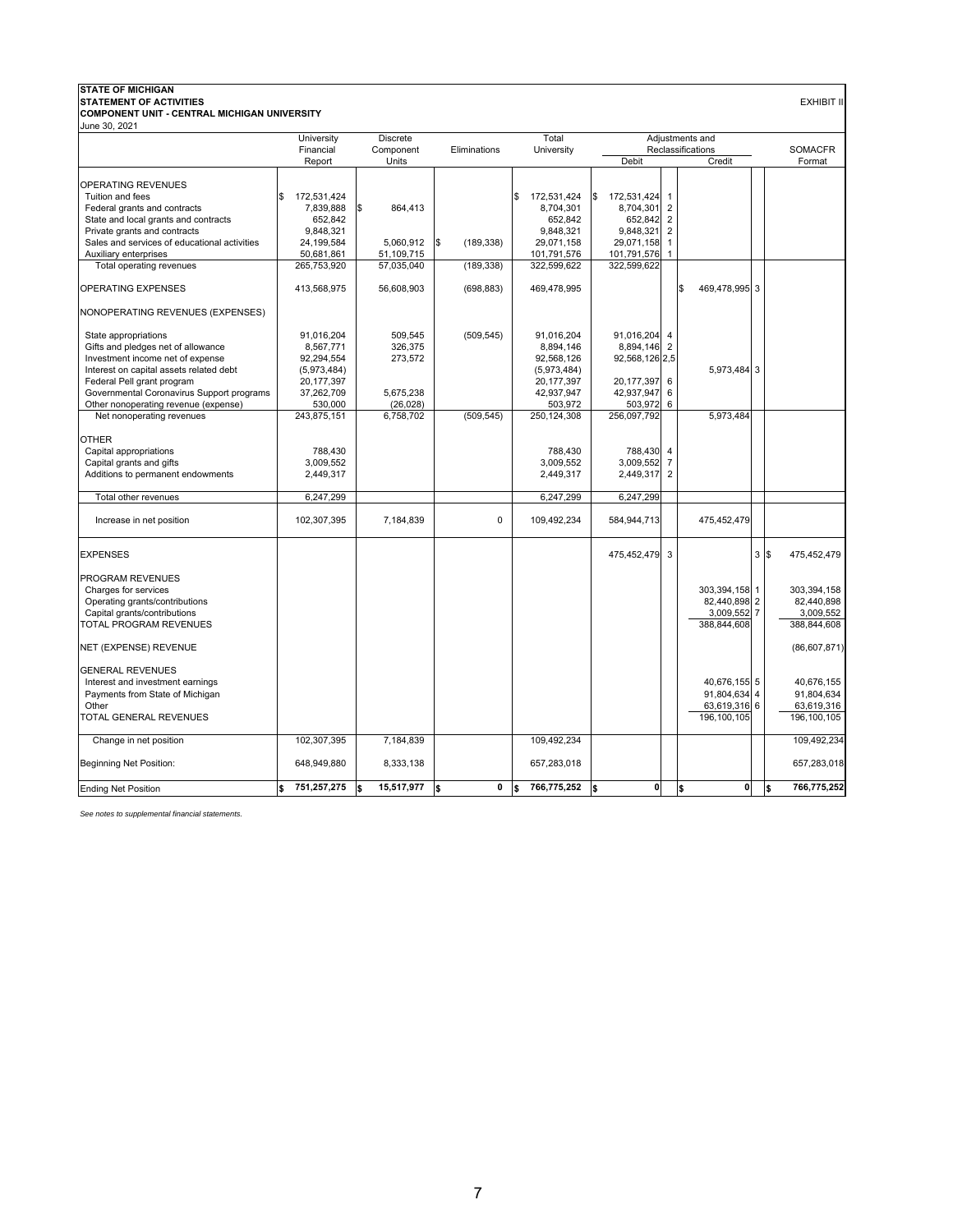| 1) | Charges for services                            | Charges for                 |
|----|-------------------------------------------------|-----------------------------|
|    |                                                 | Services                    |
|    | <b>Tuition and fees</b>                         | \$<br>172,531,424           |
|    | Sales and services of educational activities    | 29,071,158                  |
|    | <b>Auxiliary enterprises</b>                    | 101,791,576                 |
|    |                                                 | \$<br>303,394,158           |
|    |                                                 |                             |
| 2) | Operating grants/contributions                  | Operating                   |
|    |                                                 | <b>Grants/Contributions</b> |
|    | Federal grants and contracts                    | \$<br>8,704,301             |
|    | State and local grants and contracts            | 652,842                     |
|    | Private grants and contracts                    | 9,848,321                   |
|    | Gifts and pledges net of allowance              | 8,894,146                   |
|    | Additions to permanent endowments               | 2,449,317                   |
|    | Investment Income - Exp Rest Fund               | 244                         |
|    | Investment Income - Endowment Fund              | 51,891,727                  |
|    |                                                 | \$<br>82,440,898            |
|    |                                                 |                             |
| 3) | <b>Expenses</b>                                 | <b>Expenses</b>             |
|    | Operating expenses - CMU                        | \$<br>413,568,975           |
|    | Operating expenses - CMU to component unit      | (698, 883)                  |
|    | Operating expenses - component unit (CMEP)      | 50,136,018                  |
|    | Operating expenses - component unit IEE         | 6,472,885                   |
|    | Interest on capital assets, net of related debt | 5,973,484                   |
|    |                                                 | \$<br>475,452,479           |
|    |                                                 |                             |
| 4) | Revenue from State of Michigan                  | Revenue from                |
|    |                                                 | State of Michigan           |
|    | State appropriations                            | \$<br>88,114,568            |
|    | Capital appropriations                          | 788,430                     |
|    | Section 236(4) retirement contribution          | 2,901,636                   |
|    |                                                 | \$<br>91,804,634            |
|    |                                                 |                             |
|    |                                                 | Investment Income           |
| 5) | Interest and investment earnings                | \$<br>92,568,126            |
|    | Investment Income - Exp Rest Fund               | (244)                       |
|    | Investment Income - Endowment Fund              | (51, 891, 727)              |
|    |                                                 | 40,676,155                  |
|    |                                                 |                             |
| 6) | <b>Other Revenues</b>                           | <b>Other Revenues</b>       |
|    | Federal Pell Grant Program                      | \$<br>20, 177, 397          |
|    | Governmental Coronavirus Support Programs       | 42,937,947                  |
|    | Other nonoperating revenues                     | 503,972                     |
|    |                                                 | \$<br>63,619,316            |
|    |                                                 |                             |

7) Reclassify financial data into the specified format to be used in the State's ACFR Statement.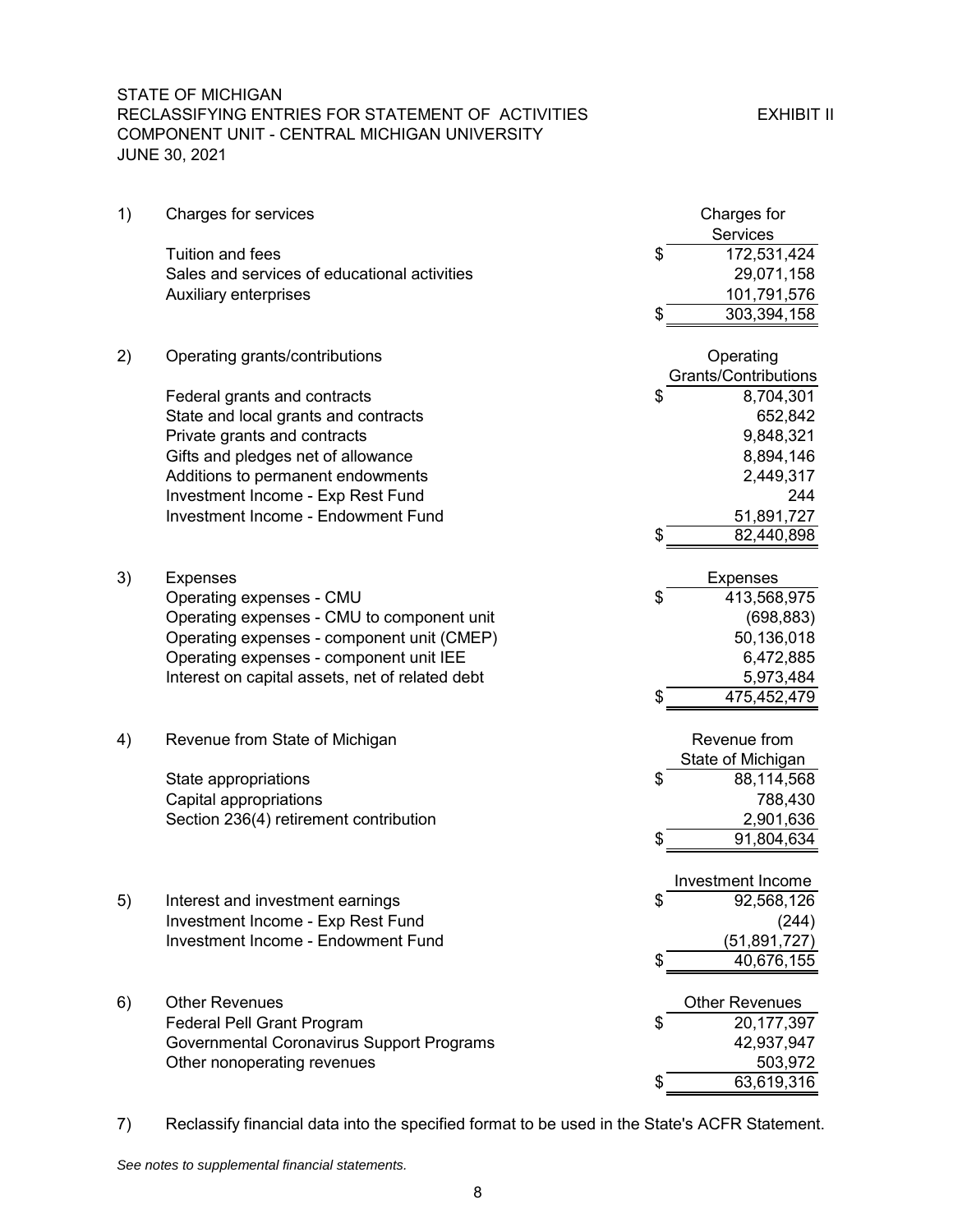### **NOTE 1--SUMMARY OF SIGNIFICANT ACCOUNTING POLICIES**

### **Basis of Presentation**

The accompanying financial statements have been prepared using the economic resource measurement focus and the accrual basis of accounting. The statements incorporate all fund groups utilized internally by the university. These statements have been prepared in accordance with accounting principles generally accepted in the United States of America as prescribed by the GASB.

The university has two discretely presented component units, Central Health Advancement Solutions (CHAS) and the Institute for Excellence in Education (IEE). The sole purpose of CHAS is to hold a 90% membership interest in CMU Medical Education Partners (CMEP). The financial activity for CMEP on behalf of CHAS is discretely presented in the university's financial statements. The financial statements of both CMEP and IEE have been prepared on the accrual basis of accounting in accordance with accounting principles generally accepted in the United States of America.

For this financial report the aggregated total of the university, CMEP and IEE is presented.

#### **Cash and Cash Equivalents**

The university and its component units define cash and cash equivalents as highly liquid, short-term investments that bear little or no market risk and are stated at fair value.

Restricted cash and cash equivalents represent cash held in trust accounts related to bonded debt.

Both cash and cash equivalents and restricted cash and cash equivalents are included in cash and cash equivalents on the Statements of Cash Flows.

#### **Inventories**

Inventories are primarily stated at actual cost, using the first-in first-out method.

#### **Investments**

All investments are stated at fair value.

#### **Capital Assets**

Capital assets for the university are stated at cost or, when donated, at acquisition value at date of gift. Depreciation is computed using the straight-line method from the date of acquisition. University building additions and improvements with a cost in excess of \$50,000 are capitalized if the life of the building is extended; equipment with a cost in excess of \$5,000 and a useful life greater than one year is capitalized; and software in excess of \$250,000. Assets are depreciated over the estimated useful life for the respective asset. When assets are retired or otherwise disposed of, the cost and related accumulated depreciation are removed from the accounts. The university does not capitalize certain works of art or historical treasures (except for certain museum collections) that are held for exhibition, education, research or public service.

Depreciation is provided for physical properties on a straight-line basis over the estimated useful life of the property as follows:

| <b>Asset Classification</b>                      | Useful Life            |
|--------------------------------------------------|------------------------|
| Buildings and Improvements more than \$100,000   | 40 years               |
| Buildings and Improvements \$50,000 to \$100,000 | 10 years               |
| Infrastructure                                   | 20 years               |
| Leasehold Improvements                           | 10 years               |
| Land Improvements                                | 8 years                |
| Intangible Assets                                | 40 years or indefinite |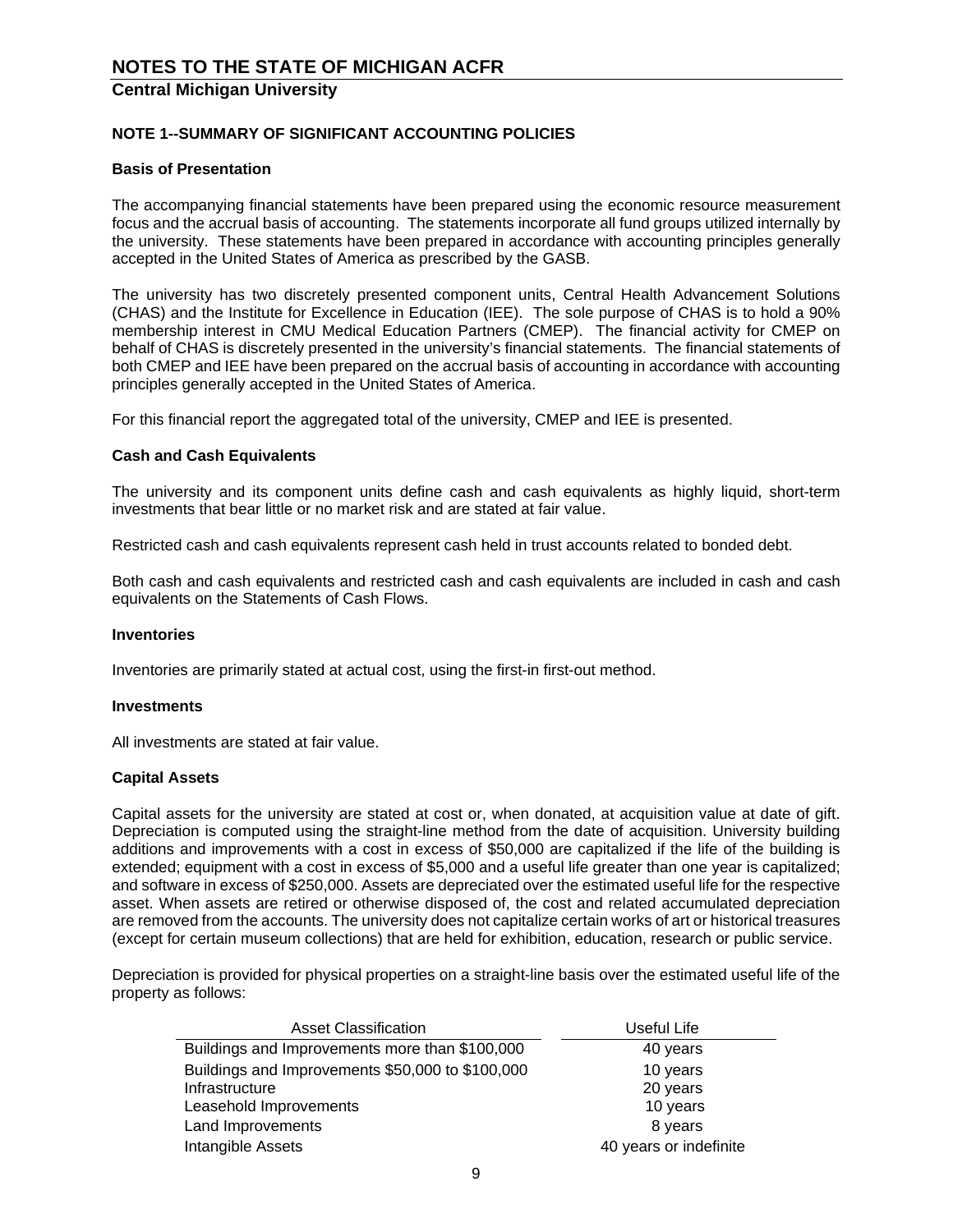| Equipment - Digital TV | 20 years                    |
|------------------------|-----------------------------|
| Equipment              | 8 years                     |
| Library books          | 8 years                     |
| Vehicles               | 4 years                     |
| Software               | Lesser of 5 years or actual |

For CMEP leasehold improvements, furniture, and equipment are stated at cost. Leasehold improvements, furniture, and equipment purchases in excess of \$500 are depreciated over their estimated useful lives using the straight-line method. Assets under capital lease obligations are amortized on the straight-line method over the estimated useful lives of the related assets. Such amortization is included in depreciation in the financial statements.

For IEE furniture and equipment are stated at cost when purchased or fair value when donated. Furniture and equipment purchases in excess of \$1,000 are depreciated over their estimated useful lives using the straight-line method.

### **Deferred Outflows and Deferred Inflows**

In addition to assets, the statement of financial position reports a separate section for deferred outflows of resources. This separate financial statement element, deferred outflows of resources, represents a consumption of net position that applies to a future period and so will not be recognized as an outflow of resources (expense/expenditure) until that time. Deferred outflows of resources consist of interest rate swap agreements that are stated at fair value based on the zero coupon valuation method, gains or losses on the defeasance of debt and deferred resources related to the university's proportionate share of the net pension and other post-employment benefit (OPEB) liability for the Michigan Public School Employee's Retirement System (MPSERS) plan. The university recorded deferred outflows for hedging instruments (noncurrent liabilities) of \$5,319,801 at June 30, 2021. Also included in deferred outflows is the gain on the defeasance of three General Revenue Bonds Series: Series 2002A valued at \$841,466, net of amortization, at June 30, 2021; Series 2005 valued at \$779,259, net of amortization, at June 30, 2021; and Series 2006 valued at \$167,465, net of amortization, at June 30, 2021. The value of the deferred outflows related to the MPSERS plan for pensions was \$11,657,024 as of June 30, 2021, and for other postemployment benefits was \$2,788,446 as of June 30, 2021. See Note 28 for additional information on deferred outflows related to the MPSERS plan.

In addition to liabilities, the statement of financial position reports a separate section for deferred inflows of resources. This separate financial statement element, deferred inflows of resources, represents an acquisition of net position that applies to a future period and so will not be recognized as an inflow of resources (revenue) until that time. Deferred inflows of resources consist of future revenue streams related to the defeasance of debt and split-interest agreements, deferred inflows of resources related to state appropriations received after the measurement date, and deferred inflows of resources related to the university's proportionate share of the net pension and net OPEB liability for the MPSERS plan. The university recorded deferred inflows of resources related to the gain or loss on the defeasance of the General Revenue Bonds Series 2009 valued at \$826,950, net of amortization, at June 30, 2021. Deferred inflows of resources applicable to split-interest agreements were \$5,277,633 at June 30, 2021. There were no deferred inflows related to changes in the pension portion of the MPSERS plant at June 30, 2021. The value related to changes in the OPEB portion of the MPSERS plan was \$285,464 at June 30, 2021. Deferred inflows of resources at June 30, 2021 also include \$2,901,636 for funding received through state appropriations for contributions to the MPSERS pension plan after the measurement date. See Note 28 for additional information on deferred inflows related to the MPSERS plan.

### **Operating and Non-operating Revenues**

Operating revenues of the university consist of tuition, grants and contracts, sales and services of educational activities and auxiliary enterprise revenues. Certain significant revenue streams relied upon for operations are recorded as non-operating revenues, as defined by GASB Statement No. 34, including state appropriations, federal Pell grant revenue, federal COVID revenue, gifts and investment income. Restricted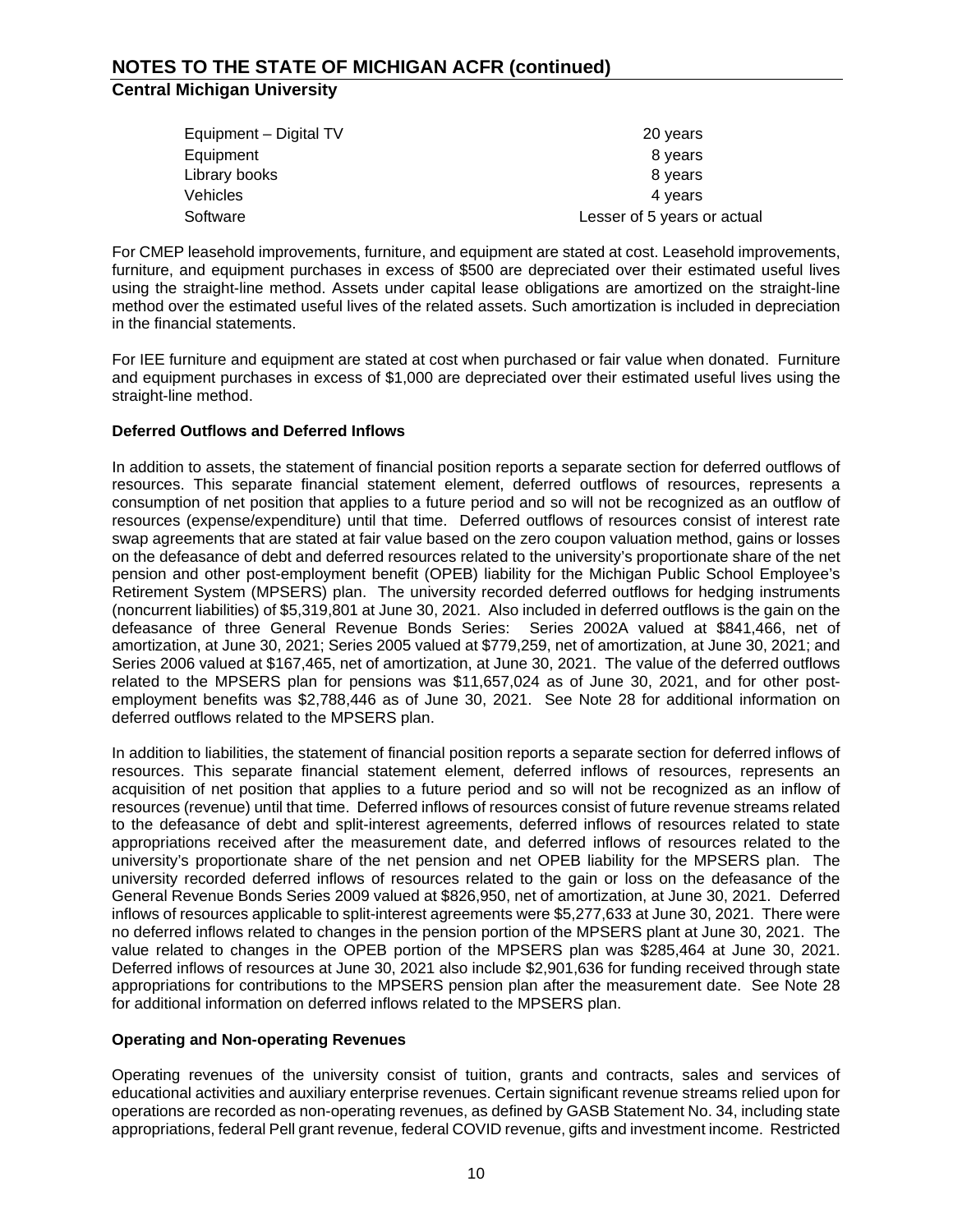and unrestricted resources are spent and tracked at the discretion of the recipient university department within the guidelines of donor restrictions, if any.

### **Significant Events Impacting the Organization**

The global outbreak of COVID-19, a respiratory disease caused by a new strain of coronavirus, was declared a pandemic by the World Health Organization on March 11, 2020, and a national emergency by the President of the United States on March 13, 2020. In response to the public health crisis, the Governor of the State of Michigan (the "Governor") and the Michigan Department of Health and Human Services ("MDHHS") issued a series of emergency statewide orders to address the spread of COVID-19 in the State. The outbreak, and actions taken by federal and state governments in response thereto, has affected travel, commerce and financial markets and has had negative effects on global and local economies, including the State of Michigan.

The University took immediate steps to ensure it could continue to conduct business and weather the financial impacts of COVID-19. A line of credit was secured in April 2020, and renewed in June 2021, for \$60 million to ensure there would be no interruption in cash flow. To date, the University has not drawn on that line of credit. Budget models for fiscal year 2021 were modified, considering revised enrollment projections and the uncertainty of auxiliary revenues. Senior leaders took a 2% to 8% pay reduction for one quarter, with President Davies taking a 10% pay reduction during fiscal year 2021. Additionally, University business travel was suspended, and some employees were furloughed. The most significant financial impacts to Fiscal Year 2021 resulted from lower utilization of residence halls, dining and retail venues, bookstore, catering, conference facilities, limited athletics revenues, and a decline in tuition revenue. Private gift donations to the University were also below historical levels.

The university received grant funding to support coronavirus related efforts under several federal programs. For the year ended June 30, 2021 the university reported revenue for two programs awarded as part of the Coronavirus Relief Fund (CRF) authorized by the Coronavirus Aid, Relief, and Economic Security Act (CARES) including \$9.821 million through the State of Michigan to cover costs incurred due to the public health emergency and \$287,600 of CRF funds directed to support water sampling initiatives related to coronavirus. Also, as part of the CARES Act, the university recognized revenue of \$26.39 million under the Higher Education Emergency Relief Funds (HEERF) to support student financial aid and institutional costs incurred due to the global pandemic. An additional \$763,830 was received from the Corporation for Public Broadcasting to support public broadcasting under the American Rescue Plan Act (ARP) of 2021.

As described above, the State and federal governments have taken, and are expected to continue to take, various actions, including the passage of laws and regulations on a wide array of topics, to attempt to contain the spread of COVID-19 and to address health and economic consequences of the pandemic. The total financial impact of the pandemic on the University cannot be determined at this time due to the dynamic and unprecedented nature of the pandemic, including uncertainties relating to the pandemic's duration and severity, new strains of the virus, vaccine distribution, and additional actions that may be taken by the State and federal governments. Adverse impacts of the COVID-19 pandemic on the University's finances and operations may include, but are not limited to: adverse impacts on enrollment (including a possible disproportionate impact on international student enrollment); decline in revenue from auxiliary activities related to decreased demand for, or utilization of, residence halls and dining facilities; decline in research funding by the federal and State governments and private entities; reductions in funding support from donors or other external sources; cancellation or postponement of athletic events and corresponding reductions in athletic revenues, including ticket sales; potential declines in the market value of the University's investments as a result of market responses to the COVID-19 pandemic; and potential reductions or deferments of State operating appropriations to the University.

### **NOTE 4—ACCOUNTING CHANGES AND RESTATEMENTS**

### **Adoption of New Standard**

During the current year, the university adopted GASB Statement No. 84, Fiduciary Activities, which establishes criteria for identifying and reporting fiduciary activities. As a result of implementing this standard, activity related to the College of Medicine's affiliation agreement with University Pediatrics was identified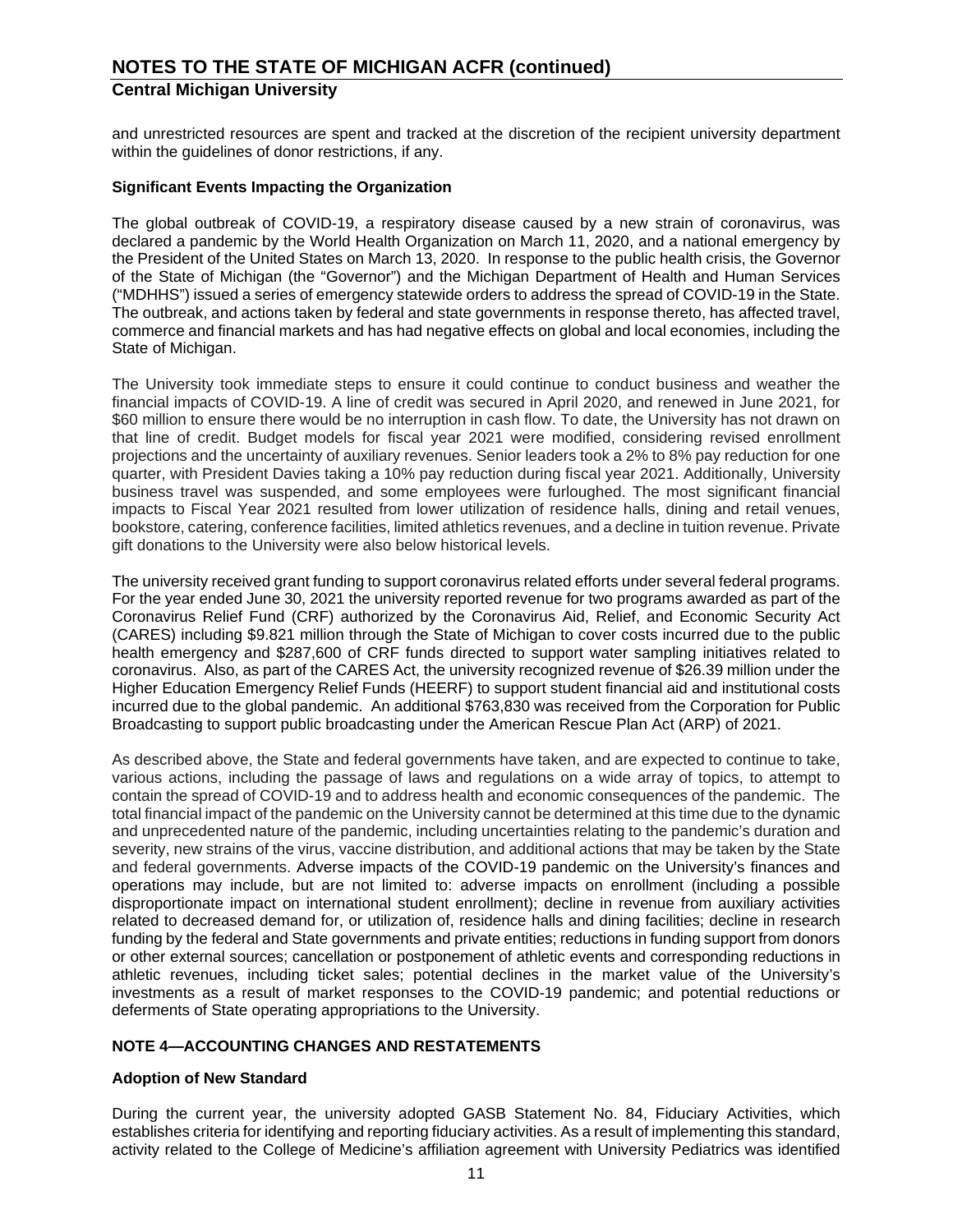as meeting the definition of a fiduciary activity and is reported as such. In accordance with the statement, the university has reported a change in accounting principle adjustment to assets and liabilities in the amount of \$787,334 for the fiscal year ended June 30, 2020. There was no effect of this new standard on the university's business-type activity net position.

During the current year, the university adopted GASB Statement No. 93, Replacement of Interbank Offered Rates. Certain requirements of the new standard were applicable for June 30, 2021, however there was no impact to the university's financial statements for June 30, 2021.

### **NOTE 8--DEPOSITS AND INVESTMENTS**

The university and its component units had the following investments as of June 30, 2021:

|                                              |     |                   | Investment Maturities (in Years) |     |            |                   |
|----------------------------------------------|-----|-------------------|----------------------------------|-----|------------|-------------------|
|                                              |     | Fair Market Value | Less Than 1                      |     | $1 - 5$    | N/A               |
| Time deposits                                | \$  | 73,895,532        | \$73,895,532                     |     |            |                   |
| Money market accounts                        |     | 2,304,101         | 2,304,101                        |     |            |                   |
| Commercial paper                             |     |                   |                                  |     |            |                   |
| Repurchase agreements                        |     |                   |                                  |     |            |                   |
| Government securities                        |     |                   |                                  |     |            |                   |
| Insured mortgage backed securities           |     |                   |                                  |     |            |                   |
| Government backed securities                 |     |                   |                                  |     |            |                   |
| Investment agreements                        |     |                   |                                  |     |            |                   |
| Corporate bonds and notes                    |     |                   |                                  |     |            |                   |
| Equities                                     |     | 138,056,362       | 138,056,362                      |     |            |                   |
| Real estate                                  |     | 80,003            | 80,003                           |     |            |                   |
| Venture capital & leveraged buyouts          |     |                   |                                  |     |            |                   |
| Mutual bond/equity funds                     |     | 225, 183, 482     | 5,333,964                        |     |            | \$<br>219,849,518 |
| Pooled investment funds                      |     |                   |                                  |     |            |                   |
| Other Investments                            |     | 90,626,006        |                                  | \$  | 85,723,360 | 4,902,646         |
| <b>Total Investments</b>                     | \$  | 530, 145, 486     | \$<br>219,669,962                | \$. | 85,723,360 | \$<br>224,752,164 |
| Less Investments Reported as "Cash"          |     |                   |                                  |     |            |                   |
| on Statement of Net Position                 |     | 69,335,342        |                                  |     |            |                   |
| <b>Total Investments</b>                     | -\$ | 460,810,144       |                                  |     |            |                   |
| As Reported on the Statement of Net Position |     |                   |                                  |     |            |                   |
| <b>Current Investments</b>                   |     | 4,052,905         |                                  |     |            |                   |
| Noncurrent - Restricted Cash                 |     | 10                |                                  |     |            |                   |
| Noncurrent investments                       |     | 456,757,229       |                                  |     |            |                   |
| <b>Total Investments</b>                     | \$  | 460,810,144       |                                  |     |            |                   |

### **Credit Risk**

For investments in non-mutual and non-pooled funds, no more than 10% of the portfolio, at cost, can be invested in any single issue, except the investments in U.S. government securities. The weighted average quality is to be no less than "AAA" (or its equivalent rating by two national rating agencies) for the shortterm investment pool accounts, "AA" for the intermediate-term investment pool accounts, and "A" for the investment grade accounts long-term investment pool accounts.

In addition, the minimum acceptable credit quality at the time of purchase for individual securities in the investment grade accounts shall be "A" for the short-term investment pool accounts, and "BBB" for the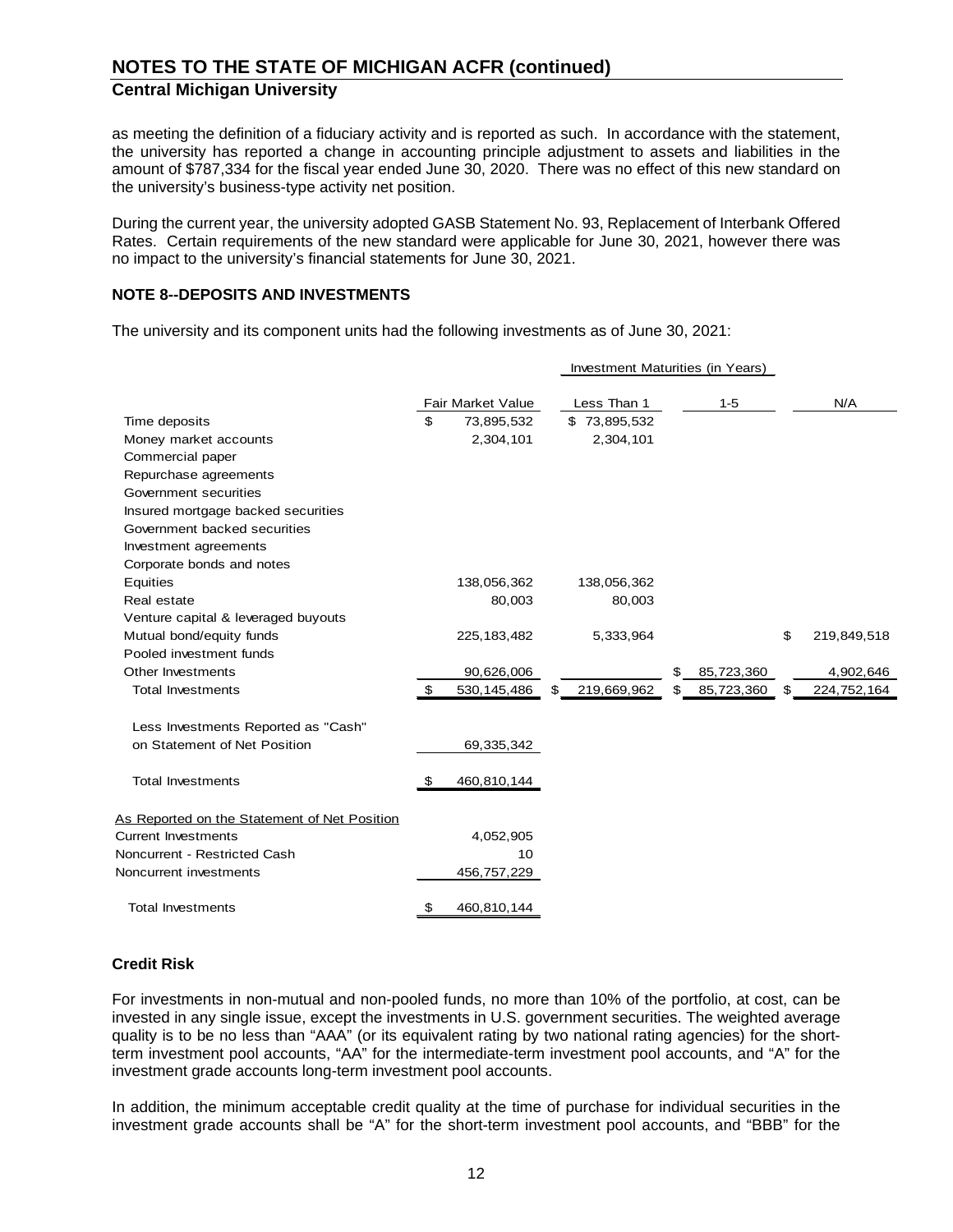intermediate-term and investment grade long-term pool accounts. The diversified fixed income manager shall maintain an overall weighted average credit rating of B or better.

As of June 30, 2021, the weighted average of all university debt instruments fell within the Standard & Poor's credit rating range of AAA to B.

### **Interest Rate Risk**

Interest rate risk is the risk that the value of investments will decrease as a result of a rise in interest rates. The university does not have a formal investment policy that limits investment maturities as a means of managing its exposure to fair value losses arising from increasing interest rates. The maturities of fixed income investments as of June 30, 2021 are as follows:

|                                    |   | June 30, 2021 |   |            |     |                                           |  |                |  |             |  |  |  |  |
|------------------------------------|---|---------------|---|------------|-----|-------------------------------------------|--|----------------|--|-------------|--|--|--|--|
|                                    |   |               |   |            |     | <b>Fixed Income Investment Maturities</b> |  |                |  |             |  |  |  |  |
|                                    |   | Less than 1   |   |            |     |                                           |  | More than 10   |  |             |  |  |  |  |
| Investment Type                    |   | vear          |   | 1-5 years  |     | $5-10$ years                              |  | vears          |  | Total       |  |  |  |  |
| US Treasury/TIPS                   | S | 345,835       | S | 14,391,355 | - 5 | 9,773,457 \$                              |  | 3,877,832<br>S |  | 28,388,479  |  |  |  |  |
| Core Fixed Income                  |   | 3,736,617     |   | 16,589,164 |     | 9,852,280                                 |  | 7,801,039      |  | 37,979,100  |  |  |  |  |
| <b>Short Duration Fixed Income</b> |   | 761,218       |   | 2,721,338  |     | 12,605                                    |  | 6,303          |  | 3,501,464   |  |  |  |  |
| <b>Emerging Market Debt</b>        |   | 981.615       |   | 1,466,765  |     | 1,148,778                                 |  | 2,687,184      |  | 6,284,342   |  |  |  |  |
| Global Multi-Sector Fixed Income   |   | 5,082,754     |   | 10,036,279 |     | 4.772.984                                 |  | 1,144,778      |  | 21,036,795  |  |  |  |  |
| Absolute Return Fixed Income       |   | 4,194,325     |   | 7,931,382  |     | 5,337,496                                 |  | 2,769,914      |  | 20,233,117  |  |  |  |  |
| Total                              |   | 15.102.364    |   | 53,136,283 |     | 30,897,600 \$                             |  | 18,287,050     |  | 117,423,297 |  |  |  |  |

### **Concentration of Credit Risk**

Deliberate management of the asset mix among classes of investments is a necessary and desirable responsibility. In the allocation of assets, diversification of investments among asset classes that are not similarly affected by economic, political or social developments is a highly desirable obiective. The university's general policy shall be to diversify investments within both equity and fixed income securities to provide a balance that will enhance total return, while avoiding undue risk concentrations in any single asset class or investment category. Accordingly, the university did not have investments in any one issuer that represented 5% or more of total investments at June 30, 2021.

### **Foreign Currency Risk**

All of the university's holdings of foreign investments were in US dollars at June 30, 2021, therefore the university was not subject to foreign currency risk.

### **Custodial Credit Risk**

For deposits, custodial credit risk is present if the deposits are not covered by depository insurance and are 1) uncollateralized; 2) collateralized with securities held by the pledging financial institution; or 3) collateralized with securities held by the pledging financial institution's trust department or agent but not in the university's name. The carrying amount of deposits, excluding those classified as investments, was \$32,565,720 at June 30, 2021. The deposits were reflected in the accounts of the banks at \$38,339,291 at June 30, 2021. Of the bank balance, \$37,942,949 at June 30, 2021 was uninsured and uncollateralized.

For CMEP deposits reflected in the accounts of the banks were \$5,259,129 at June 30, 2021. Of the bank balance, \$4,524,119 at June 30, 2021, was uninsured and uncollateralized.

For IEE deposits reflected in the accounts of the banks were \$1,258,448 at June 30, 2021. Of the bank balance, \$917,652 at June 30, 2021, was uninsured and uncollateralized.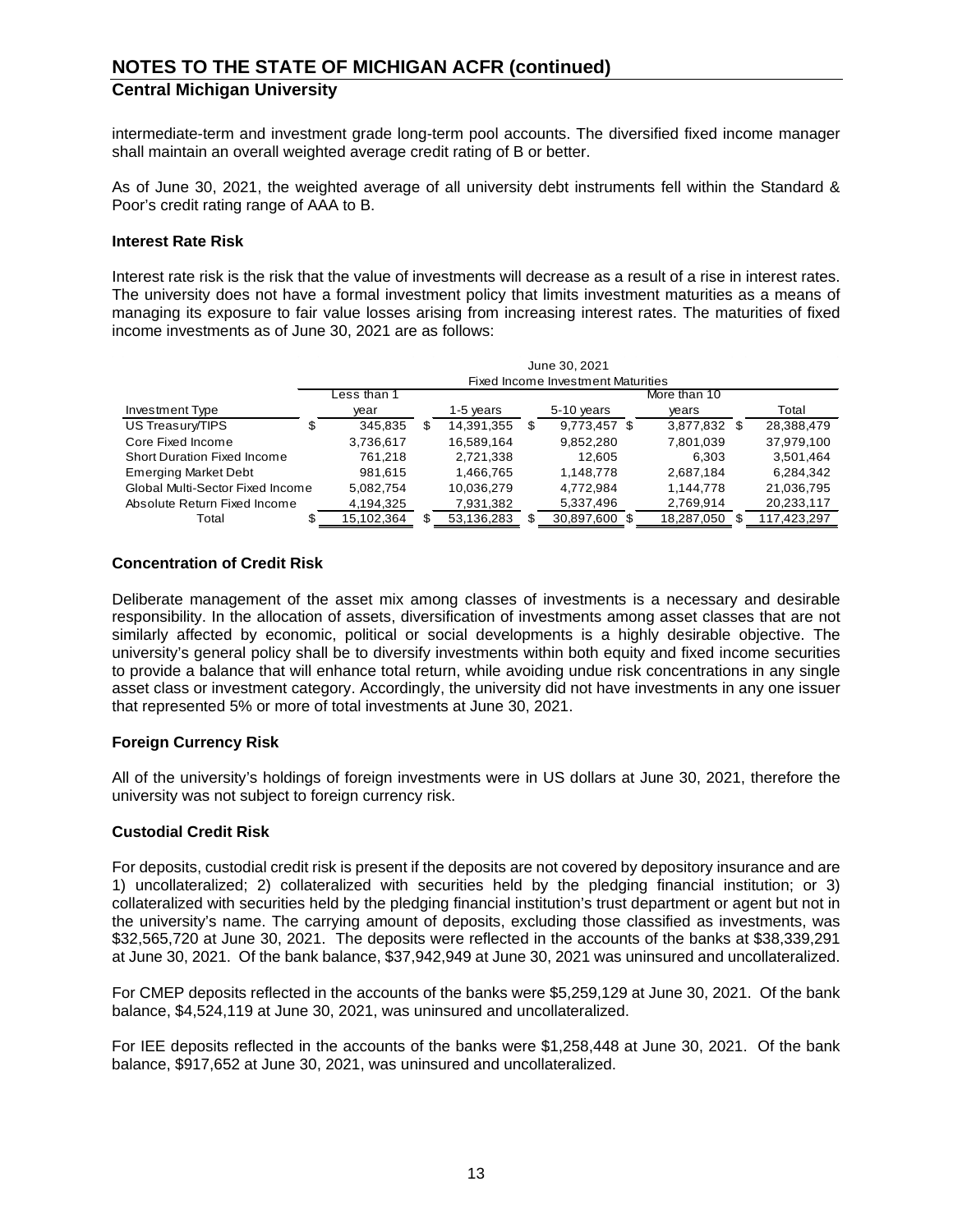Total deposits as of June 30, 2021 are as follows:

|                 |            |              | Uninsured. |  |                  |         |           |  |  |  |  |
|-----------------|------------|--------------|------------|--|------------------|---------|-----------|--|--|--|--|
| Carrying Amount |            | Bank Balance |            |  | uncollateralized | Insured |           |  |  |  |  |
|                 | 39,142,010 |              | 44.856.868 |  | 43.384.720       |         | 1.472.148 |  |  |  |  |

For an investment, custodial credit risk is the risk that, in the event of the failure of the counter party, the university will not be able to recover the value of its investments or collateral securities that are in the possession of an outside party. Investments in external investment pools and in open-end mutual funds are not exposed to custodial credit risk because their existence is not evidenced by securities that exist in physical or book entry form. The university had custodial credit risk of \$225.0 million at June 30, 2021, in its investment portfolios held by various investment managers as the counterparty.

### **NOTE 9--CAPITAL ASSETS**

Capital assets, net of depreciation, for the university and its component units consist of the following as of June 30, 2021:

|                                              | Ending            |
|----------------------------------------------|-------------------|
|                                              | <b>Balance</b>    |
|                                              | June 30, 2021     |
| Capital assets, not being depreciated:       |                   |
| Land                                         | \$<br>12,927,599  |
| Intangible Assets                            | 425,936           |
| <b>Capitalized Collections</b>               | 1,079,812         |
| Construction in progress                     | 12,431,933        |
| Total non-depreciated capital assets         | 26,865,280        |
| Capital assets, being depreciated:           |                   |
| Land Improvements                            | 43,630,515        |
| Equipment, Furniture, Leasehold Improvements | 91,803,170        |
| <b>Buildings</b>                             | 841,212,230       |
| Infrastructure                               | 28,027,250        |
| <b>Library Materials</b>                     | 32,113,733        |
| Intangible Assets and Goodwill               | 10,682,080        |
| Total capital assets, being depreciated      | 1,047,468,978     |
| Less accumulated depreciation for:           |                   |
| Land Improvements                            | 32,829,728        |
| Equipment, Furniture, Leasehold Improvements | 75,092,498        |
| <b>Buildings</b>                             | 353,207,072       |
| Infrastructure                               | 15,564,453        |
| <b>Library Materials</b>                     | 29,076,508        |
| Intangible Assets and Goodwill               | 6,951,687         |
| Total accumulated depreciation               | 512,721,946       |
| Capital Assets, Net                          | \$<br>561,612,312 |

### **NOTE 10--RETIREMENT PLANS**

In addition to the Michigan Public School Employees' Retirement System (MPSERS), the university has established a defined contribution retirement plan for all qualified employees. CMU currently has one record-keeper for this plan, Teachers Insurance and Annuity Association (TIAA). Full-time faculty and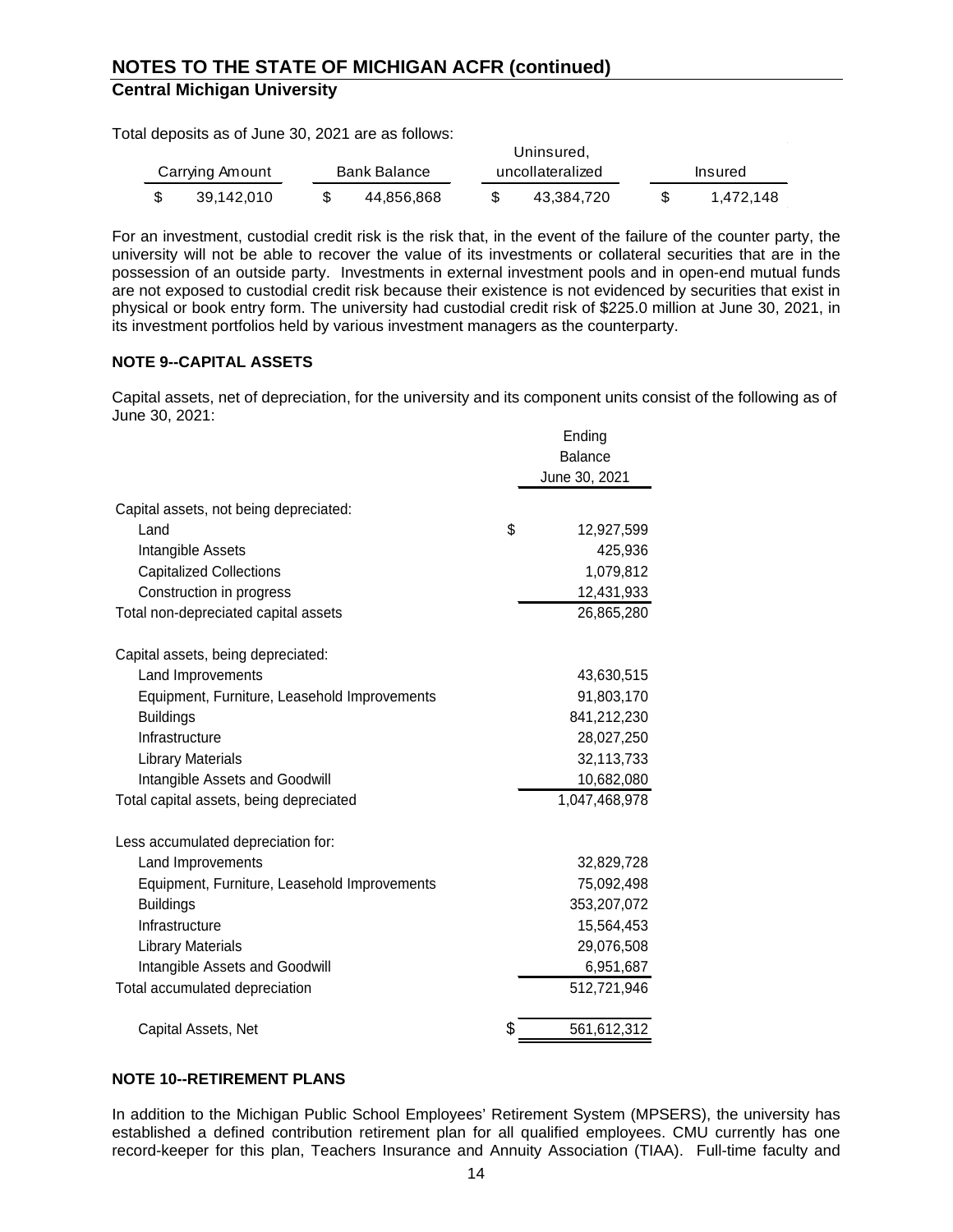professional administrators hired prior to January 1, 1996, who chose to participate in the defined contribution plan, receive university contributions equal to 12% of their base salary into the plan. All other employees participating in this plan, receive contributions equal to 10% of their base salary into the plan. All contributions are subject to IRS limits. University contributions begin immediately and employee benefits vest immediately.

Contributions and covered payroll under all plans in fiscal year 2021 are summarized as follows:

|                              | All Other            |               |               |             |
|------------------------------|----------------------|---------------|---------------|-------------|
|                              | Non-TIAA or Fidelity | Fidelity      | TIAA-CREF     | Covered     |
|                              | Contributions*       | Contributions | Contributions | Pavroll     |
| <b>Pension Contributions</b> | 14,275,100           |               | 16,073,997    | 167,170,017 |

The university also sponsors the Retirement Service Award program covering certain employees hired before a specific date in 1976 and certain maintenance and food service employees. The plan provides for distributions to qualifying employees at retirement based principally on length of service and salary at retirement. Liabilities of \$489,347 for fiscal year 2021 related to this program are included in the university Statements of Net Position. The assets are included with the university's cash and cash equivalents. The corresponding liabilities have been included with long-term debt, hedging instruments and other long-term obligations in the Statements of Net Position. During fiscal year 2021, the university updated and recorded the expected liability for this program.

### **MPSERS – MICHIGAN PUBLIC SCHOOL EMPLOYEES' RETIREMENT SYSTEM**

The university participates in the Michigan Public School Employees' Retirement System (MPSERS), a statewide, cost-sharing, multiple-employer defined benefit and defined contribution public employee retirement system governed by the State of Michigan that covers some employees of the university. Employees hired on or after January 1, 1996 cannot participate in MPSERS, unless they previously were enrolled in the plan at Central Michigan University, or one of the other six universities that are part of MPSERS.

### **Contributions**

Public Act 300 of 1980, as amended, required the university to contribute amounts necessary to finance the coverage of pension benefits of active and retired members. Contribution provisions are specified by State statute and may be amended only by action of the State Legislature. Under these provisions, each university's contribution is expected to finance the costs of benefits earned by employees during the year, with an additional amount to finance a portion of the unfunded accrued liability.

The university's contributions are determined based on employee elections. There are four different benefit options included in the plan available to employees based on date of hire. The university also contributes to MPSERS a percentage of member and non-member payrolls, determined by the plan's actuaries, for the unfunded portion of future pensions and health benefits. Public Act 136 of 2016 sets a rate cap of 25.73 percent for university employer UAAL contributions. In addition, the new law establishes a requirement for a payroll floor. In a given fiscal year, each university owes UAAL contributions based on the greater of its payroll floor or its actual payroll. The payroll floor was \$54,686,170 for fiscal year 2021. Contribution rates are adjusted annually by the ORS. The rates for the defined benefit plan are as follows:

|                       |                     | Unfunded |                    |                    |
|-----------------------|---------------------|----------|--------------------|--------------------|
|                       | Normal              | Pension  | Normal             | Unfunded           |
|                       | <b>Pension Rate</b> | Rate     | <b>Health Rate</b> | <b>Health Rate</b> |
| $10/01/20 - 06/30/21$ | $6.52\%$            | 19.74%   | $0.92\%$           | 5.99%              |
| $10/01/19 - 09/30/20$ | $6.29\%$            | 19.74%   | $0.58\%$           | 5.99%              |

Employees starting between January 1, 1990, and December 31, 1995, are required to contribute between 3.0% and 6.29% of their annual pay. During the period February 1, 2013 through June 30, 2013 employees could transition to a defined contribution plan.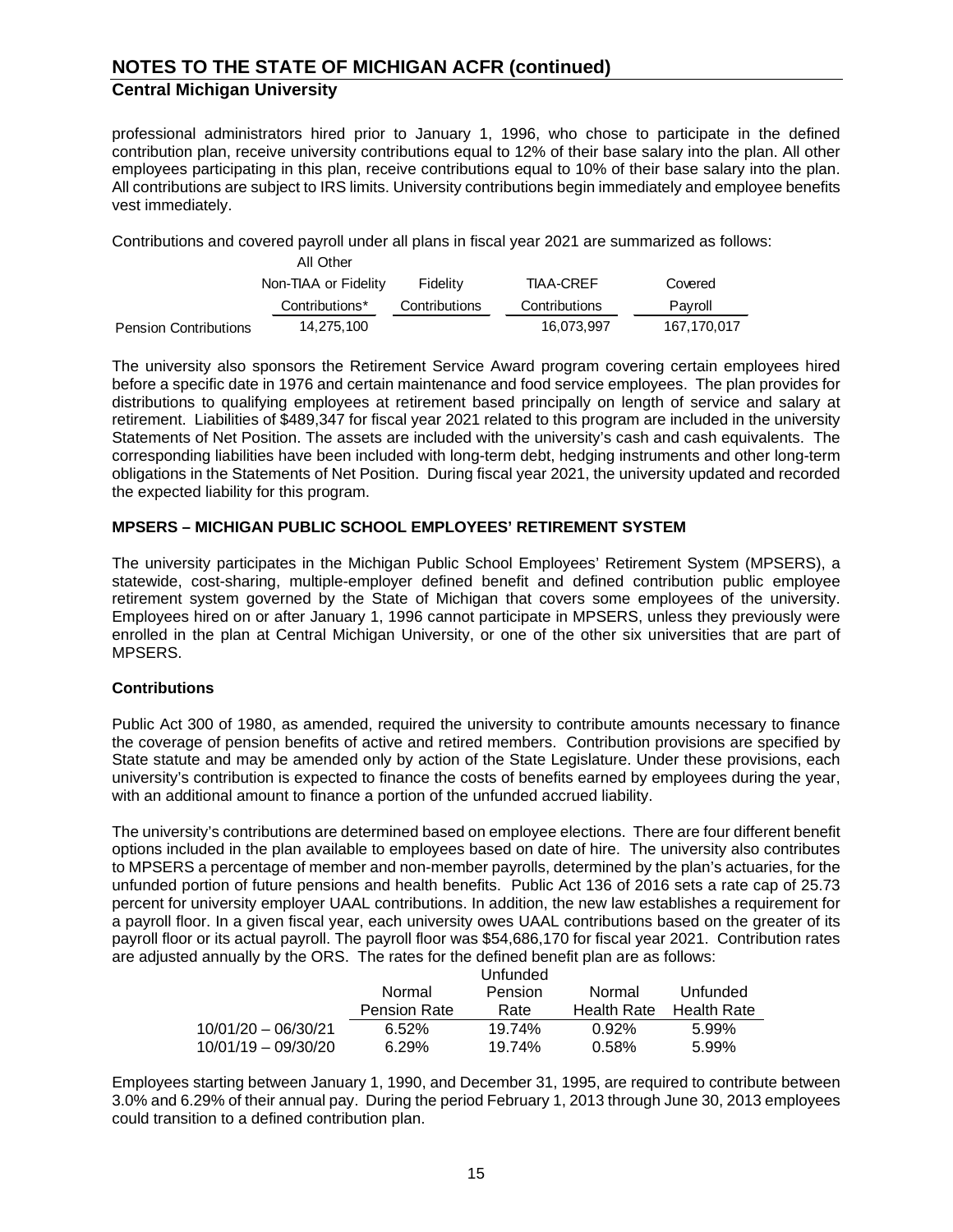# **NOTES TO THE STATE OF MICHIGAN ACFR (continued)**

# **Central Michigan University**

The university's required defined benefit contributions to MPSERS normal pension costs, totaled \$568,541 in fiscal year 2021. Required employee contributions were \$326,888 in fiscal year 2021. The university's contributions to the unfunded MPSERS defined benefit pensions totaled \$10,795,050 in fiscal year 2021. The university also recorded \$2,901,636 of stabilization rate revenue from the State of Michigan to assist in funding the MPSERS pension Unfunded Actuarial Accrued Liability (UAAL) for the year ended June 30, 2021. The university's contributions toward the MPSERS defined contribution plan totaled \$9,873 in fiscal year 2021.

### **Net Pension Liability, Deferrals, and Pension Expense**

At June 30, 2021, the university reported a liability of \$168,997,255 for its proportionate share of the net pension liability as calculated for the universities reporting unit of MPSERS. The net pension liability for fiscal year 2021 was measured as of September 30, 2020, and the total pension liability used to calculate the net pension liability was determined by an actuarial valuation as of September 30, 2019, which used update procedures to roll forward the estimated liability to September 30, 2020. The university's proportion of the net pension liability was based on statutorily required contributions relative to all participating universities' contributions for the measurement period. At September 30, 2020, the university's proportion was 24.74 percent, of the universities reporting unit.

For the year ended June 30, 2021, the university recognized pension expense of \$13,733,078. At June 30, 2021, the university also reported a payable of \$527,570 for the outstanding amount of contributions to the pension plan required for the year-ended June 30, 2021.

At June 30, 2021, the university reported deferred outflows of resources and deferred inflows of resources related to pensions a portion of which includes the difference in required contributions. See Note 28 for additional information on deferred resources.

### **Net OPEB Liability, Deferrals, and OPEB Expense**

At June 30, 2021 the university reported a liability of \$10,470,434 for its proportionate share of the net OPEB liability calculated for the universities reporting unit of MPSERS. The net OPEB liability for fiscal year 2021 was measured as of September 30, 2020, and the total OPEB liability used to calculate the net OPEB liability was determined by an actuarial valuation as of September 30, 2019, that used update procedures to roll forward the estimated liability to September 30, 2020. The university's proportion of the net OPEB liability was based on statutorily required contributions relative to all participating universities' contributions for the measurement period. At September 30, 2020 the university's proportion was 24.78 percent of the universities reporting unit.

For the year ended June 30, 2021 the university recognized OPEB expense of \$(10,507,108).

At June 30, 2021, the university reported deferred outflows of resources and deferred inflows of resources related to OPEB a portion of which includes the difference in required contributions. See Note 28 for additional information on deferred resources.

The remainder of this page intentionally left blank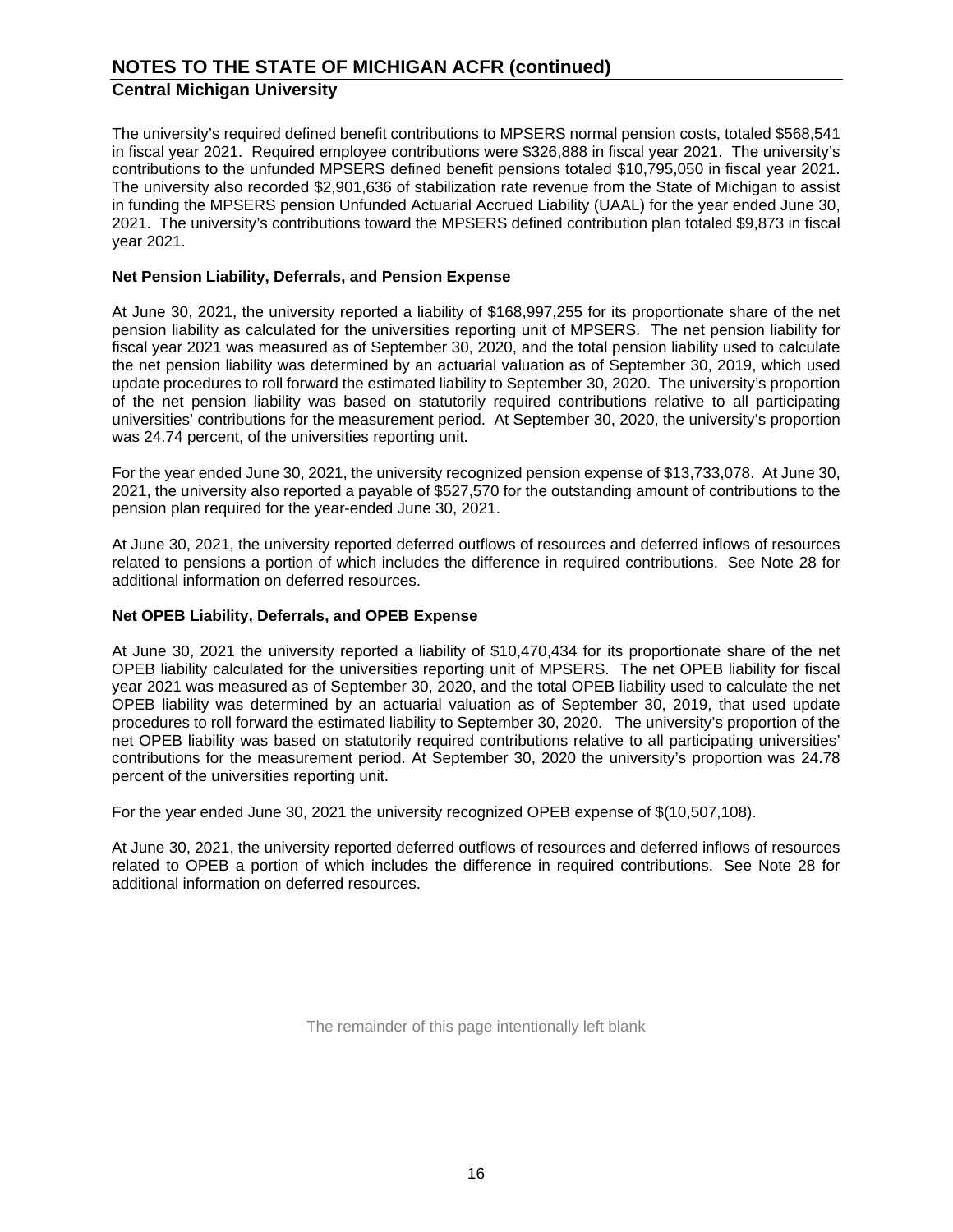### **NOTE 12--LEASE COMMITMENTS**

The university has entered into various operating leases, primarily for Global Campus degree program facilities and College of Medicine office space. CMEP has entered into various leases primarily for educational, clinical and office space. IEE has entered into a lease for office space. The following is a schedule of the aggregate minimum commitments for leases for each of the succeeding five years ending June 30 and thereafter:

|             |    | Operating   |
|-------------|----|-------------|
| Fiscal Year |    | Lease       |
| June 30     |    | Commitments |
| 2022        | S. | 2,612,284   |
| 2023        |    | 1,577,586   |
| 2024        |    | 1,275,497   |
| 2025        |    | 1,242,520   |
| 2026        |    | 1,170,984   |
| 2027-2031   |    | 942,000     |
|             | S. | 8,820,871   |
|             |    |             |

### **NOTE 14--LONG-TERM DEBT, HEDGING INSTRUMENTS AND OTHER OBLIGATIONS**

Long-term debt, hedging instruments and other obligations consist of the following as of June 30, 2021:

|                                    | Beginning<br>Balance<br>July 1, 2020 | Additions |    | Reductions        | Ending<br><b>Balance</b><br>June 30, 2021 | Current<br>Portion |
|------------------------------------|--------------------------------------|-----------|----|-------------------|-------------------------------------------|--------------------|
| General Revenue Bonds:             |                                      |           |    |                   |                                           |                    |
| Series 2008A Series Bonds          | \$<br>20,375,000                     |           | \$ | 555,000 \$        | 19,820,000 \$                             | 505,000            |
| Series 2012A Series Bonds          | 20,480,000                           |           |    | 725,000           | 19,755,000                                | 665,000            |
| Series 2014:                       |                                      |           |    |                   |                                           |                    |
| Series Bonds                       | 38,350,000                           |           |    | 1,765,000         | 36,585,000                                | 1,860,000          |
| Term Bonds                         | 22,105,000                           |           |    |                   | 22,105,000                                |                    |
| Series 2014 Unamortized Premium    | 6,596,000                            |           |    | 272,000           | 6,324,000                                 | 272,000            |
| Series 2016 Series Bonds           | 17,965,000                           |           |    | 780,000           | 17,185,000                                | 820,000            |
| Series 2016 Unamortized Premium    | 2,379,000                            |           |    | 156,000           | 2,223,000                                 | 156,000            |
| Series 2019 Series Bonds           | 25,410,000                           |           |    | 2,125,000         | 23,285,000                                | 2,360,000          |
| Series 2019 Unamortized Premium    | 4,161,000                            |           |    | 292,000           | 3,869,000                                 | 292,000            |
| Total Long-Term Debt               | 157.821.000                          |           |    | 6,670,000         | 151, 151, 000                             | 6,930,000          |
| Other Obligations:                 |                                      |           |    |                   |                                           |                    |
| Note Payable                       | 6,169,092 \$                         | 624,905   |    | 6,069,092         | 724,905                                   | 100,000            |
| <b>Hedging Instruments</b>         | 6,572,388                            |           |    | 1,252,587         | 5,319,801                                 |                    |
| <b>Compensated Absences</b>        | 6,274,559                            | 12,091    |    | 1.600             | 6,285,050                                 | 260,811            |
| <b>Retirement Service Programs</b> | 759,237                              |           |    | 195,125           | 564,112                                   | 9,071              |
| <b>Other Obligations</b>           | 3,692                                | 52,031    |    | 52,852            | 2,871                                     | 2,871              |
| Total                              | 177,599,968 \$                       | 689,027   | S  | 14,241,256<br>-\$ | 164,047,739 \$                            | 7,302,753          |

The remainder of this page intentionally left blank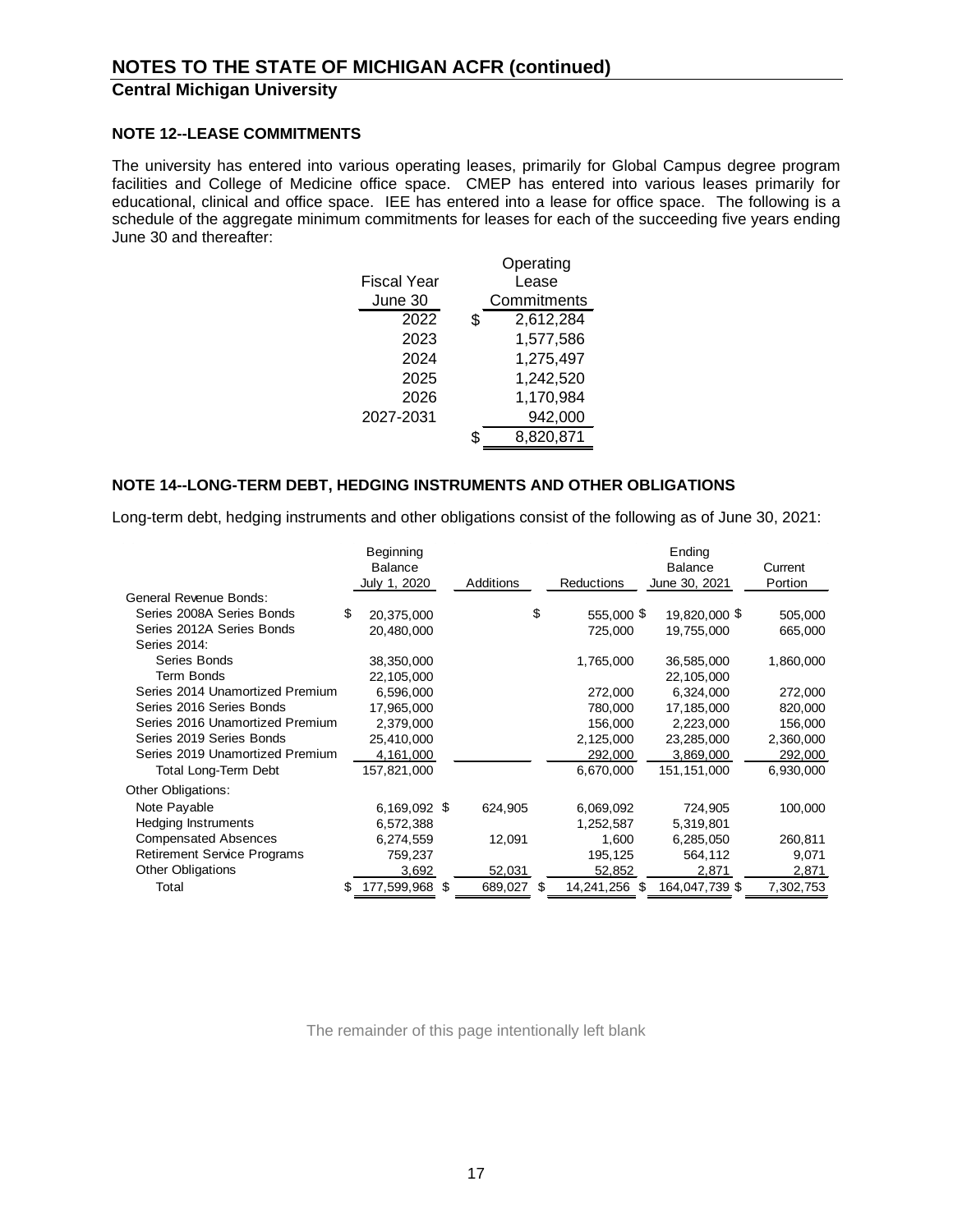The principal and interest on notes and bonds are payable only from certain general revenues. The obligations are generally callable. The principal and interest (using June 30, 2021 rates) amounts due in each of the succeeding five years ending June 30 and thereafter are as follows:

| <b>BONDS PAYABLE</b> |                   | <b>All Other Debt</b> |            |           |                                       |          |                              |           |  |    |          |  |  |
|----------------------|-------------------|-----------------------|------------|-----------|---------------------------------------|----------|------------------------------|-----------|--|----|----------|--|--|
|                      | <b>Total Debt</b> |                       |            |           | <b>Bonds</b>                          |          | <b>Direct Placement Debt</b> |           |  |    |          |  |  |
|                      | Principal         | Interest              |            | Principal |                                       | Interest |                              | Principal |  |    | Interest |  |  |
| 2022 \$              | 6,210,000         | \$                    | 6,192,415  | \$        | 6,210,000                             | \$.      | 6,192,415                    | \$        |  |    |          |  |  |
| 2023                 | 6,505,000         |                       | 5,902,878  |           | 6,505,000                             |          | 5,902,878                    |           |  |    |          |  |  |
| 2024                 | 6,780,000         |                       | 5,608,357  |           | 6,780,000                             |          | 5,608,357                    |           |  |    |          |  |  |
| 2025                 | 7,120,000         |                       | 5,296,564  |           | 7,120,000                             |          | 5,296,564                    |           |  |    |          |  |  |
| 2026                 | 7,425,000         |                       | 4,968,748  |           | 7,425,000                             |          | 4,968,748                    |           |  |    |          |  |  |
| 2027-2031            | 42,995,000        |                       | 19,332,984 |           | 42,995,000                            |          | 19,332,984                   |           |  |    |          |  |  |
| 2032-2036            | 41,365,000        |                       | 8,782,181  |           | 41,365,000                            |          | 8,782,181                    |           |  |    |          |  |  |
| 2037-2041            | 10,315,000        |                       | 3,241,700  |           | 10,315,000                            |          | 3,241,700                    |           |  |    |          |  |  |
| 2042-2045            | 10,020,000        |                       | 821,600    |           | 10,020,000                            |          | 821,600                      |           |  |    |          |  |  |
| Total                | 138,735,000       | S                     | 60,147,427 | S         | 138,735,000                           | S        | 60,147,427                   | \$        |  | \$ |          |  |  |
| Unamortized          |                   |                       |            |           |                                       |          |                              |           |  |    |          |  |  |
| Premium              | 12,416,000        |                       |            |           |                                       |          |                              |           |  |    |          |  |  |
| Total                | \$<br>151,151,000 |                       |            |           |                                       |          |                              |           |  |    |          |  |  |
|                      | \$<br>720,000     |                       |            |           | <b>Current Portion of Unamortized</b> |          |                              |           |  |    |          |  |  |

\*None of the bonds included in the table above are demand bonds

| <b>NOTES PAYABLE Total Notes</b> |  |         |              | <b>Direct</b>    |   | <b>Direct</b>    |
|----------------------------------|--|---------|--------------|------------------|---|------------------|
|                                  |  | Payable | <b>Other</b> | <b>Placement</b> |   | <b>Borrowing</b> |
| Short-term \$                    |  | 100,000 |              |                  | S | 100,000          |
| Long-term                        |  | 624,905 |              |                  |   | 624.905          |
| Total                            |  | 724,905 |              |                  | S | 724,905          |

### **HEDGING INSTRUMENTS**

The university has one pay-fixed, receive-variable, interest rate swap at June 30, 2021. The objective of this swap is to hedge interest rate risk on the Series 2008A bonds. A description of the swap is as follows:

Under the March 2002 swap, the university pays the counterparty a fixed payment of 4.44% and receives a variable payment of 67% of the London Interbank Offered Rate (LIBOR) (0.03859% at June 30, 2021). The swap agreement matures on October 1, 2032. The university received \$3,806,000 from the counterparty which was used to terminate the original swap with Lehman Brothers. Effective November 7, 2008, the swap agreement was assumed by Deutsche Bank AG. The swap provisions and termination date remain unchanged.

As of June 30, 2021, the swap agreement had a notional amount of \$19,700,000 and was in a negative position of \$5,319,801. As long as the variable rate portion of the swap being received by the university is less than the fixed rate being paid, the university will continue to be in a negative position on the swap.

The pay-fixed, receive-variable, interest rate swap is considered a cash flow hedge. The change in fair value was a decrease to deferred outflows of \$1,252,587 for fiscal year 2021. The accumulated change in fair value of (\$5,319,801) is recorded in deferred outflows at June 30, 2021.

The fair value of the interest rate swap was estimated using the zero-coupon method. This method calculates the future net settlement payments required by the swap, assuming that the current forward rates implied by the yield curve correctly anticipate future spot interest rates. These payments are then discounted using the spot rates implied by the current yield curve for hypothetical zero-coupon bonds due on the date of each future net settlement on the swap.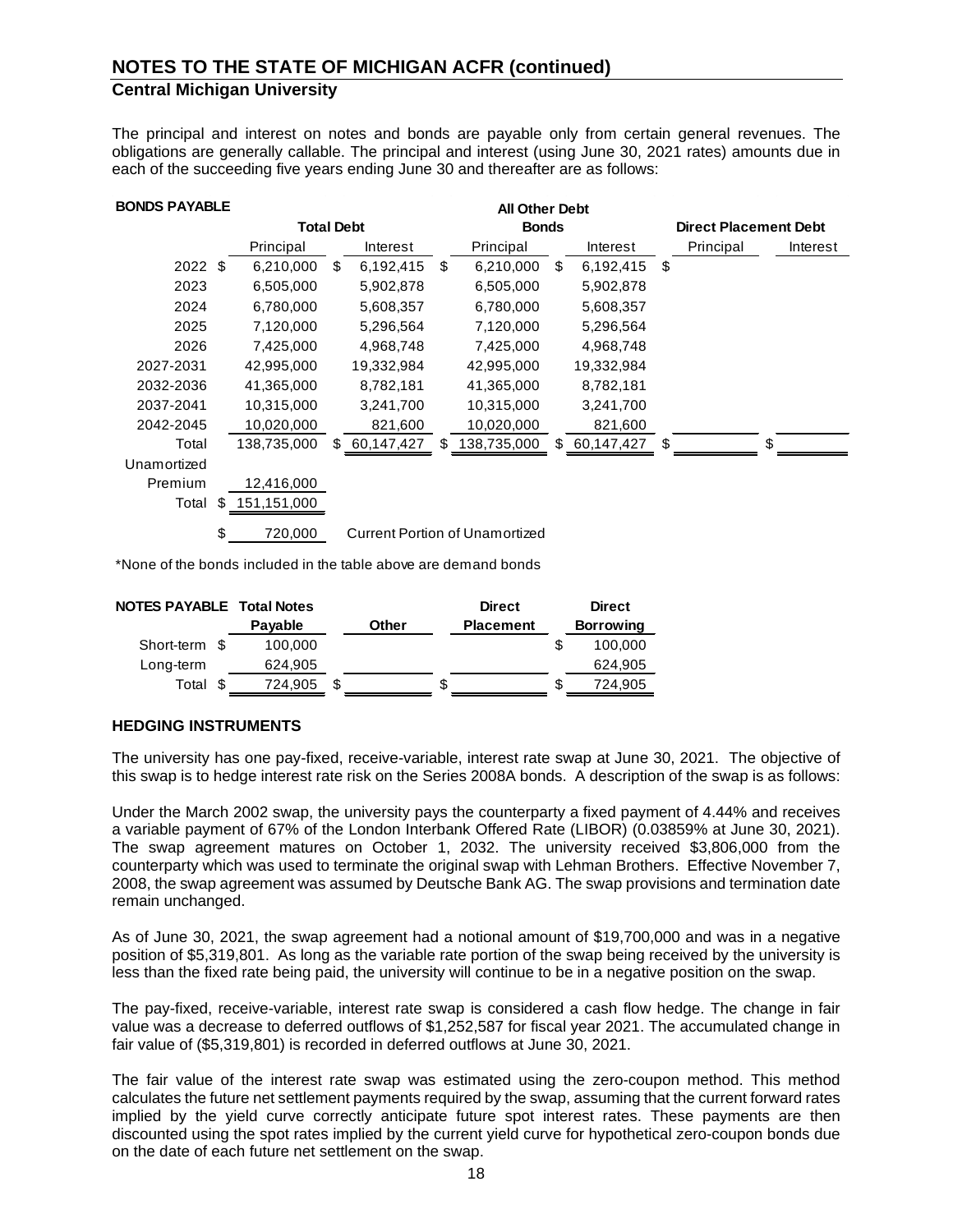To measure non-performance risk for a derivative liability, credit spreads implied by the credit rating for debt issues by entities with similar credit characteristics was used. This is the best method available under current market conditions since the university has no credit default swaps that actively trade in the marketplace. For a derivative asset, the adjustment for non-performance risk of counterparties is determined by analyzing counterparty-specific credit default swaps, if available. If not available, credit default swaps in the market for entities of similar type and rating are used. This analysis is used to construct a credit curve that is applied to the discount curve on the net settlement payments of the derivative.

### **Credit Risk**

As of June 30, 2021, the hedging derivative instrument is a liability and therefore the university is not exposed to the credit risk of its swap counterparties. However, should interest rates change and the fair value of the swap become positive, the university would be exposed to credit risk in the amount of the hedging instrument's fair value. As of June 30, 2021, the derivative counterparty is currently rated Baa3 which suggests a capacity to meet financial commitments. The university is not aware of any circumstance or condition that would preclude the counterparty from complying with the terms of the derivative agreement. The university monitors counterparty credit risk on an ongoing basis for any significant adverse changes.

#### **Interest Rate Risk**

Interest payments on the hedged variable-rate debt are generally expected to increase (decrease) as SIFMA rate increase (decrease). The university believes it has effectively hedged interest rate risk on the hedged portion of its variable-rate debt by entering into an interest rate swap.

#### **Basis Risk**

The variable-rate debt hedged by the interest rate swaps is weekly-resetting variable rate demand obligation bonds. The university is exposed to basis risk since the variable rate receipts from the hedging derivatives are based on a rate or index other than the interest rates the university pays on its hedged debt.

### **Termination Risk**

The university or its hedging counterparty may terminate a hedging instrument if the other party fails to perform under the terms of the contract. In addition, the university's swap counterparty has the right to terminate a hedging instrument if the credit rating of the university's unenhanced, unlimited tax general obligation bonds is withdrawn or reduced by any two of Fitch, Moody's, and S&P below BBB/Baa2. If such an event occurs, CMU could be forced to terminate a derivative in a liability position.

#### **Rollover Risk**

Rollover risk is the risk that a hedging instrument associated with a hedgeable item does not extend to the maturity of that hedgeable item. As of June 30, 2021, the university does not believe that rollover risk is significant.

#### **Foreign Currency Risk**

All hedging instruments are denominated in US dollars and therefore the university is not exposed to foreign currency risk.

#### **Market Access Risk**

Market access risk is the risk that the university will not be able to enter credit markets or that credit will become more costly. For example, to complete a hedging instrument's objective, an issuance of refunding bonds may be planned in the future. If at that time the university is unable to enter credit markets, expected cost savings may not be realized.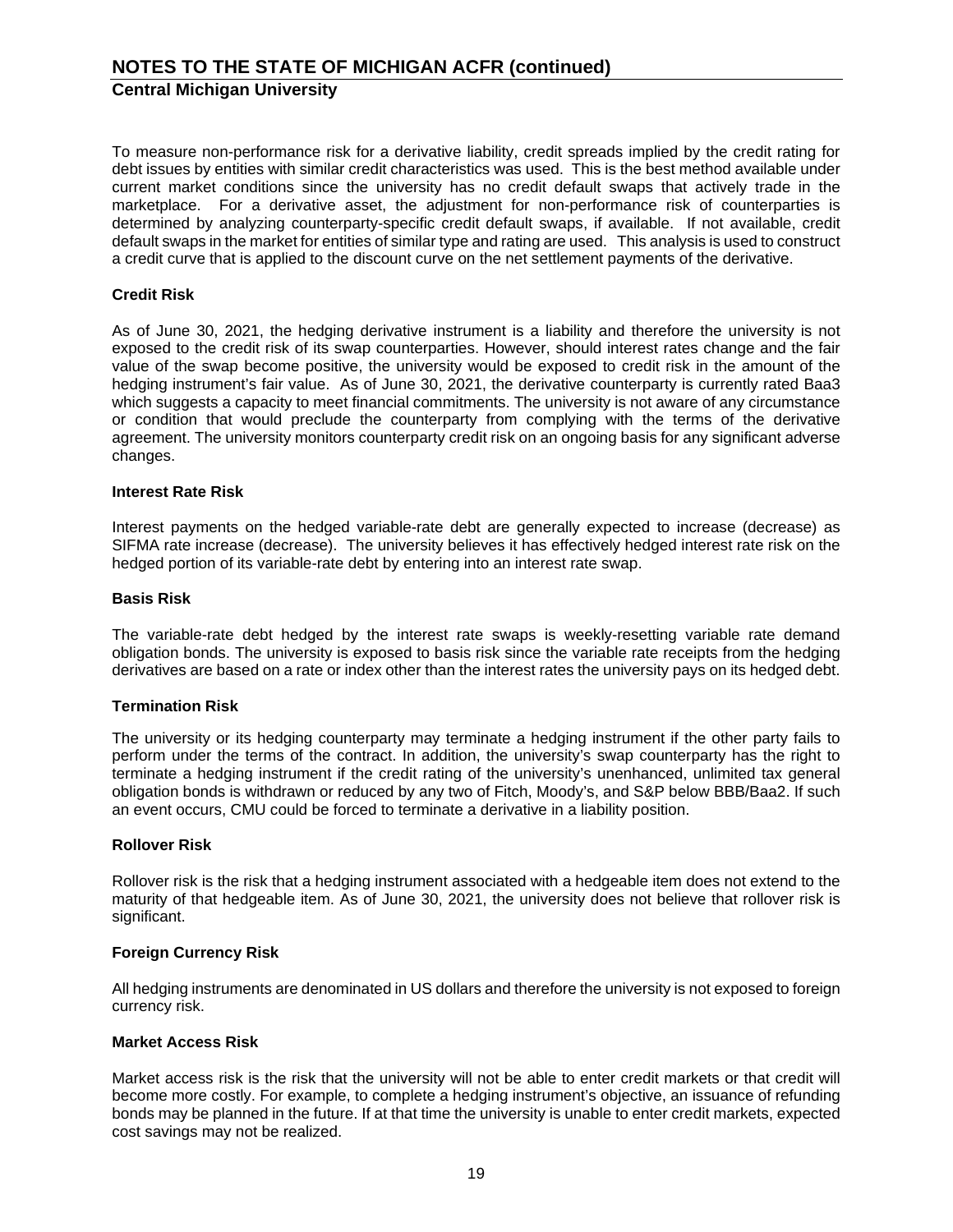### **Credit Limit**

The university entered into a commercial card services agreement as of January 28, 2011 and amended as of July 16, 2013 and December 21, 2017, which supports the university business card program. As part of the agreement, the university has an available credit limit in the amount of \$8 million as of June 30, 2021. The outstanding balance is due monthly. Due to the timing of the monthly close for the credit card statements, the university had an outstanding balance of \$215,063 as of June 30, 2021 under the credit limit.

### **Letter of Credit**

In June 2019, the university signed a new stand by Letter of Credit agreement with a new counter party in the amount of outstanding bond principal plus 35 days interest equal to \$20,010,055 to provide credit enhancement and liquidity support for certain General Revenue Refunding Bonds, Series 2008A. The expiration date of the stand by Letter of Credit is July 3, 2024.

### **Line of Credit**

On June 4, 2021, the university extended a revolving line of credit agreement, dated June 25, 2020, by which it can borrow up to \$60 million. Borrowings against the line of credit are payable from general revenues and secured by a pledge of general revenues of equal standing and priority with the pledge of general revenues for general revenue bonds or notes payable. The expiration date of the line of credit is March 1, 2022. Interest will be paid on amounts outstanding at a rate per annum equal to the sum of LIBOR plus 112.5 basis points. There have been no draws on this line of credit as of June 30, 2021.

### **Other Obligations**

The Retirement Service Award program and compensated absences have been determined to be primarily long-term liabilities. Other obligation have been determined to be primarily short-term liabilities.

### **NOTE 25--COMMITMENTS AND CONTINGENCIES**

One of the critical factors in continuing the quality of the university's academic programs, research programs and residential life is the development and renewal of its capital assets. Construction in progress at June 30, 2021 primarily consists of the construction costs for the university website project of \$2.3 million, Powerhouse upgrade to the 1250 ton absorption chiller of \$1.6 million and other projects including maintenance and remodeling of approximately \$8.5 million.

Funds needed to complete construction projects will be provided by current unrestricted university net assets or by future state appropriations, gifts, grants, State Building Authority (SBA) monies or bond funds. Funds required to complete the projects in process approximate \$24.6 million as of June 30, 2021.

The university entered into lease agreements with the SBA and the State of Michigan during prior fiscal years for the Park Library, Health Professions Building, Education Building and Biosciences Building. A similar lease related to the Center for Integrated Health Studies Building was finalized in September 2020. The projects were financed with SBA Revenue Bonds and state appropriations. The buildings are recorded as assets of the university.

The SBA bond issues are secured by a pledge of rentals to be received from the State of Michigan, pursuant to the lease agreement between the SBA, the State of Michigan and the university. During the lease term, the SBA will hold title to the facilities; the State of Michigan will make all annual lease payments to the SBA from operating appropriations; and the university will pay all operating and maintenance costs of the facilities. At the expiration of the leases, the SBA has agreed to sell each facility to the university for the sum of one dollar.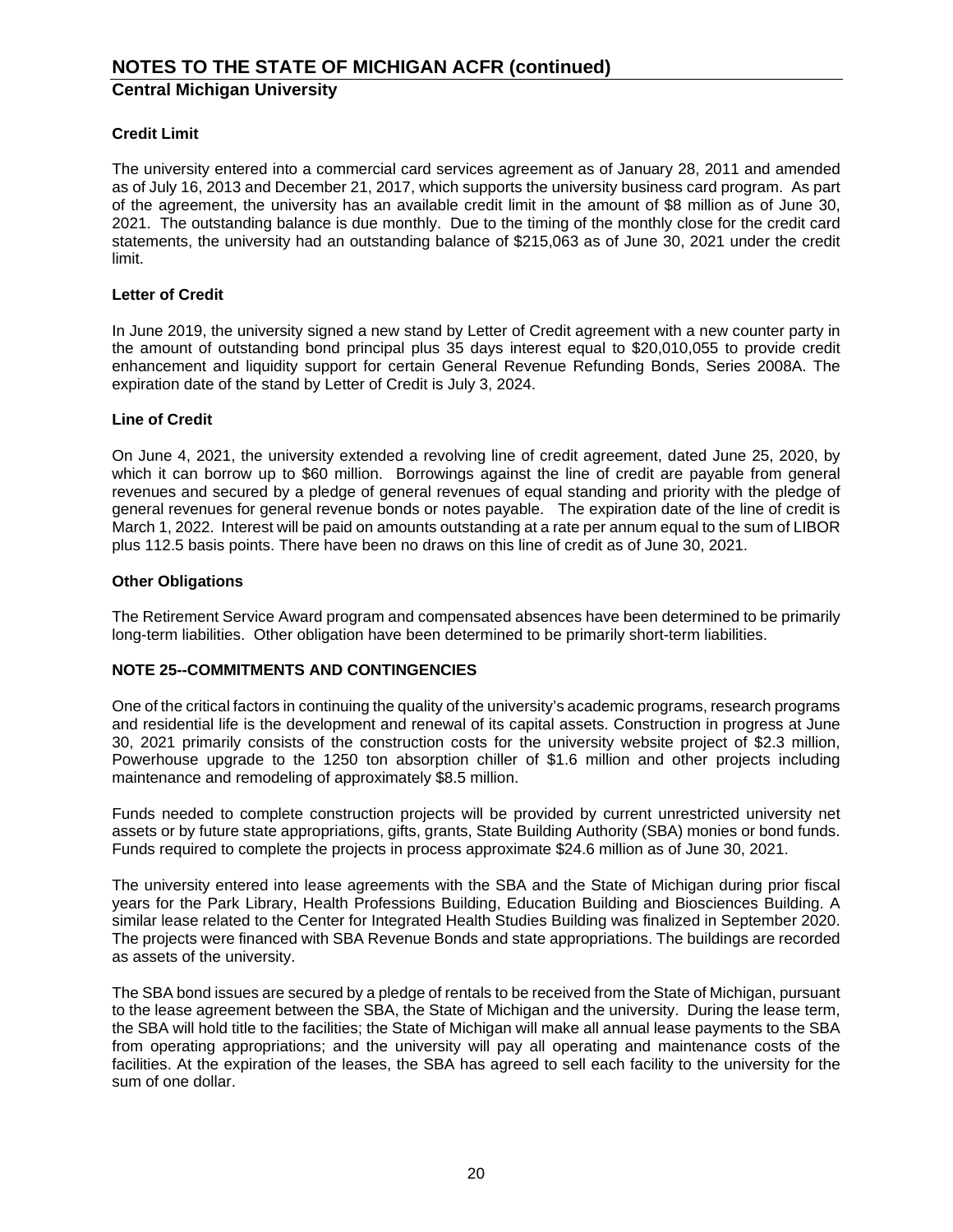### **NOTE 26--RISK MANAGEMENT**

The university participates with other Michigan public universities in the Michigan Universities Self-Insurance Corporation (M.U.S.I.C.). This corporation's purpose is to provide insurance coverage for errors and omissions liability, commercial general liability, automobile physical damage and automobile liability. M.U.S.I.C. retains the first layer of coverage for losses exceeding retention levels in a group risk-sharing pool, and they purchase additional layers of excess insurance through commercial carriers for the aforementioned coverages. The payments made to M.U.S.I.C. and premiums to excess carriers reflect the liability risk exposures and claims experience of each university.

Additionally, the university either self-insures or purchases commercially available coverage for exposures outside of the M.U.S.I.C. program, some of which are: property insurance, medical malpractice, workers compensation, fiduciary, and cyber insurance. The university has reserve accounts from which it pays its retention amounts for losses related to errors and omissions, commercial general liability, auto and property claims.

There were no settlement amounts exceeding insurance coverage for each of the past three fiscal years.

### **Professional Liability Insurance**

CMEP was self-insured for professional medical malpractice through December 31, 2010 for claims based on occurrences on or before December 31, 2010. In connection with the self-insurance program, CMEP has:

- Determined aggregate limits of \$100,000/\$300,000 for residents and \$200,000/\$600,000 for doctors.
- Established a trust fund and placed the management of the fund in the hands of an independent fiduciary who has legal title to it and is responsible for its proper administration and control.

|                                                        | June 30, 2021 |
|--------------------------------------------------------|---------------|
| Estimated professional liability under self-insurance  | \$200,000     |
| Less: Investments under professional liability funding |               |
| arrangement – held by the trustee, at fair value       | (1,020,857)   |
| Estimated over funding of liability                    | (820, 857)    |

Claim losses based upon occurrences prior to July 1, 1986 remain insured under prior insurance policies subject to the policy limits.

Effective November 1, 2012, CMEPS purchased commercial insurance coverage for professional medical malpractice. Coverage consists of \$2,000,000 per occurrence with an annual aggregate \$12,000,000.

Malpractice and other claims have been asserted against CMEP by various claimants. Such claims are in various stages of processing and some may be litigated. Accordingly, management and counsel cannot determine the ultimate outcome of the actions commenced. In the opinion of management, all such matters are adequately covered by prior and existing insurance policies and the Self-Insurance Trust Fund.

The remainder of this page intentionally left blank